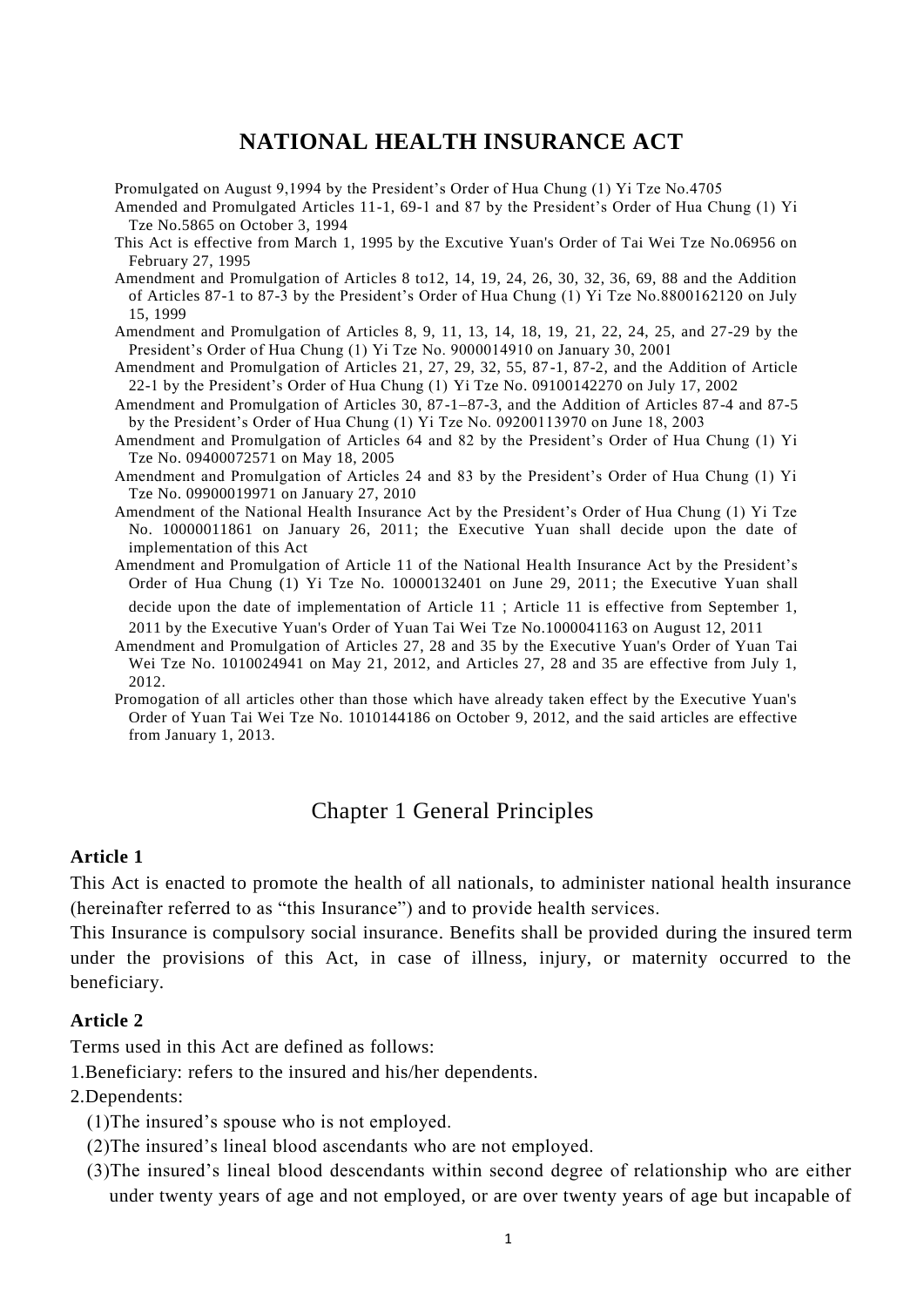making a living, including those who are in school without employment.

- 3.Premium withholder: Refers to the individual from whom premium is withheld according to the Taxation Law.
- 4.Benefit payments: refers to the remainder of total medical benefit payments minus the selfbearing medical fees of the Insured based on the Act.
- 5.Insurance budget: Refers to the insurance benefit expenditures and reserve funds that should be established or added.
- 6.Medical Visit Advice: Refers to understanding the insured's medical visit practices, providing appropriate medical and health education, and arrangement and assistance of medical visit when the insured has been found to duplicate medical visits, undergo repetitive visits, and use inappropriate treatment.

# **Article 3**

The government should at least shoulder 36 percent of the remainder of the annual insurance budget minus promulgated revenues.

According to law, the government should include in the budget 36 percent of the deficit remainder of the annual insurance budget minus promulgated revenues, wherein the Competent Authority shall draw up a budget to cover the deficit.

## **Article 4**

The Competent Authority of this Insurance shall be the Department of Health, Executive Yuan.

# **Article 5**

The National Health Insurance Committee (hereinafter referred to as the "NHIC") shall be in charge of the following tasks:

1.Review of premiums;

2.Review of the scope of benefits;

3.Coordination of drafting and allocation of medical benefit payments;

4.Study and interpretation of insurance laws and policies;

5.Other supervisory functions pertaining to the insurance matters.

When the review and coordination done by the NHIC in the previous paragraph find a reduction in insurance revenues or increase in insurance expenditures, it should as the Insurer to present a proposal for resource allocation and financial balance to reviewed or coordinated jointly.

When the NHIC reviews and coordinates matters relevant to the Insurances, it should make public its agenda seven days before the meeting and the meeting minutes within ten days after the meeting. Before reviewing and coordinating major matters, it should gather information on public opinion and if necessary, organize related activities involving the public.

the NHIC is made up of the insured, employers, insurance medical service providers, experts, reputable public figures, and representatives from relevant agencies. Representatives from premium payers should not be less than one-half of the total number of NHIC members, while representatives from the beneficiaries should not be less than one-third.

The Competent Authority shall determine the number of members, how they are selected, meeting regulations, self-disclosure of representative's interest, and disclosure to the public.

Matters reviewed and coordinated by the NHIC should be approved by the Competent Authority or presented to the Executive Yuan for approval. Matters approved by the Executive Yuan should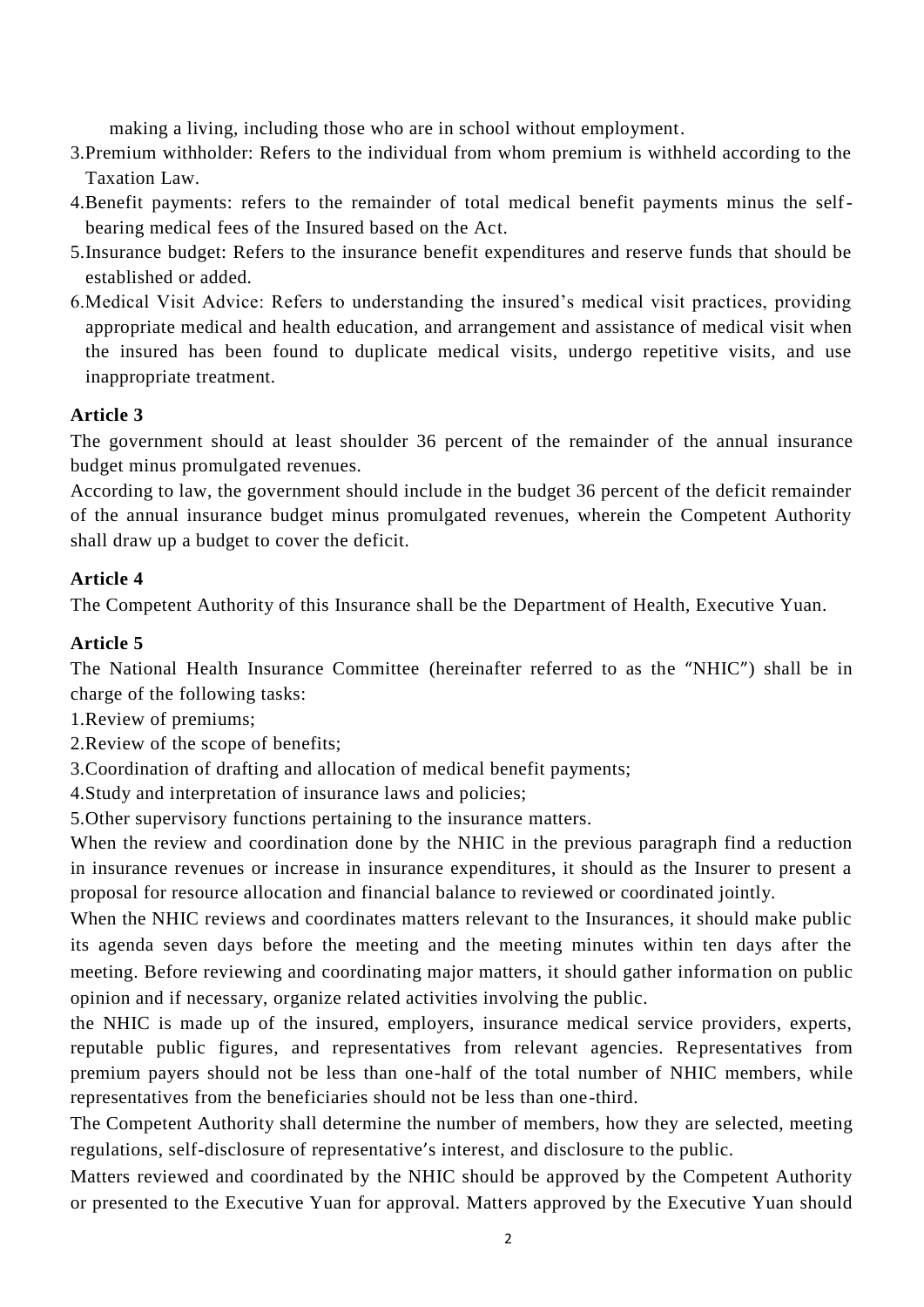be sent to the Legislative Yuan for future reference.

## **Article 6**

The insured, the group insurance applicants, premium withholder, and the contracted medical institutions should apply for a review to settle disputes against the Insurer. They may file administrative appeal and administrative lawsuit if they disagree with the review results.

The National Health Insurance Dispute Mediation Committee shall perform the task of reviewing such disputes.

The Competent Authority shall determine the scope of the abovementioned disputes, application for review or deadline for submission of documents, procedures, as well as the review methods and process.

# Chapter 2 The Insurer, The Beneficiary, and The Group Insurance Applicant

# **Article 7**

The Insurer of this Insurance shall be the Bureau of National Health Insurance of the Department of Health, Executive Yuan, which will administer the insurance business.

## **Article 8**

Any national of the Republic of China must meet one of the following requirements in order to become the beneficiaries of this Insurance:

- 1.Those who have previously subscribed to this Insurance within the last two years and have a registered domicile in Taiwan, or having established a registered domicile for at least six consecutive months in the Taiwan area prior to subscription of this Insurance;
- 2.The following individuals who have established a registered domicile in the Taiwan area at the time of becoming a subscriber:
	- (1)Civil servants or full-time and regularly paid personnel in governmental agencies and public/private schools;
	- (2)Employees of publicly or privately owned enterprises or institutions;
	- (3)Employees other than the insured prescribed in the preceding two items but are otherwise employed by particular employers;
	- (4)Newborns in the Taiwan area;
	- (5)Spouse and offspring of government officials assigned abroad.

Individuals who have previously subscribed to this Insurance and have gone abroad before this revision was promulgated on January 4, 2011 should immediately established residency and subscribed to this Insurance the first time they return to the country one year after the revision has been implemented. They will not be subject to the six-month restriction of subparagraph 1 of the previous paragraph.

## **Article 9**

With the exception of individuals mentioned in the previous article, any person who has an alien resident certificate in the Taiwan area must meet one of the following requirements in order to become the beneficiaries of this Insurance:

1.Those who have established a registered domicile for at least six months;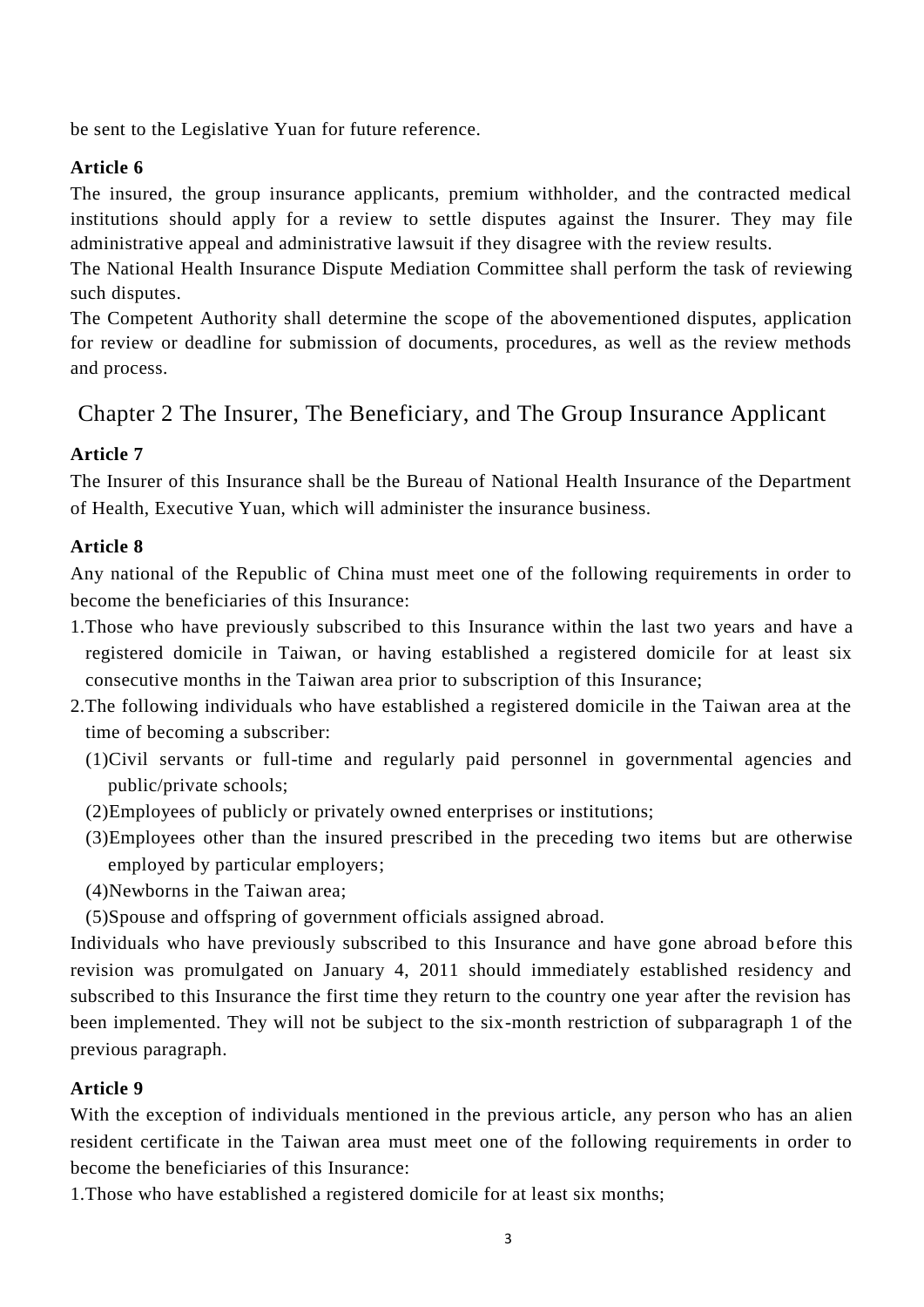2.Those with a regular employer.

# **Article 10**

The insured shall be classified into the following six categories:

- 1.Category 1
	- (1)Civil servants or full-time and regularly paid personnel in governmental agencies and public/private schools;
	- (2)Employees of publicly or privately owned enterprises or institutions;
	- (3)Employees other than the insured prescribed in the preceding two items but are otherwise employed by particular employers;
	- (4)Employers or self-employed owners of business;
	- (5)Independently practicing professionals and technicians.
- 2.Category 2
	- (1)Members of an occupational union who have no particular employers, or who are selfemployed;
	- (2)Seamen serving on foreign vessels, who are members of the National Seamen's Union or the Master Mariners' Association.
- 3.Category 3
	- (1)Members of the Farmers' Association or the Irrigation Association, or workers aged over fifteen who are actually engaged in agricultural activities;
	- (2)Class A members of the Fishers Association who are either self-employed or have no particular employers, or workers aged over fifteen who are actually engaged in fishery activities.
- 4.Category 4
	- (1)Military servicemen whose compulsory service terms are over two months or who are summoned to serve in military for more than two months, military school students who receive grants from the government, military servicemen's dependents who lost their support recognized by the Ministry of Defense, and military decedent's families who are receiving pensions due to the death of their decedents.
	- (2)Men at age for enlisting in the military, who are currently in military-substitute service.
	- (3)Those who are serving sentences in correctional institutions or receiving punishments from police and military court-martial. However, this is not applicable to those who are serving sentences of less than two months or are under parole.
- 5.Category 5

Members of a household of low-income families as defined by the Social Support Law

6.Category 6

(1)Veterans, household representatives of survivors of veterans;

(2)Representatives or heads of household other than the insured or their dependents prescribed in subparagraphs 1 to 5 and the preceding item of this subparagraph.

The standard for identification and qualification of the workers actually engaged in agricultural activities under item (1) of subparagraph 3 and the workers actually engaged in fishery activities under item (2) of subparagraph 3 shall be established jointly by the central agricultural competent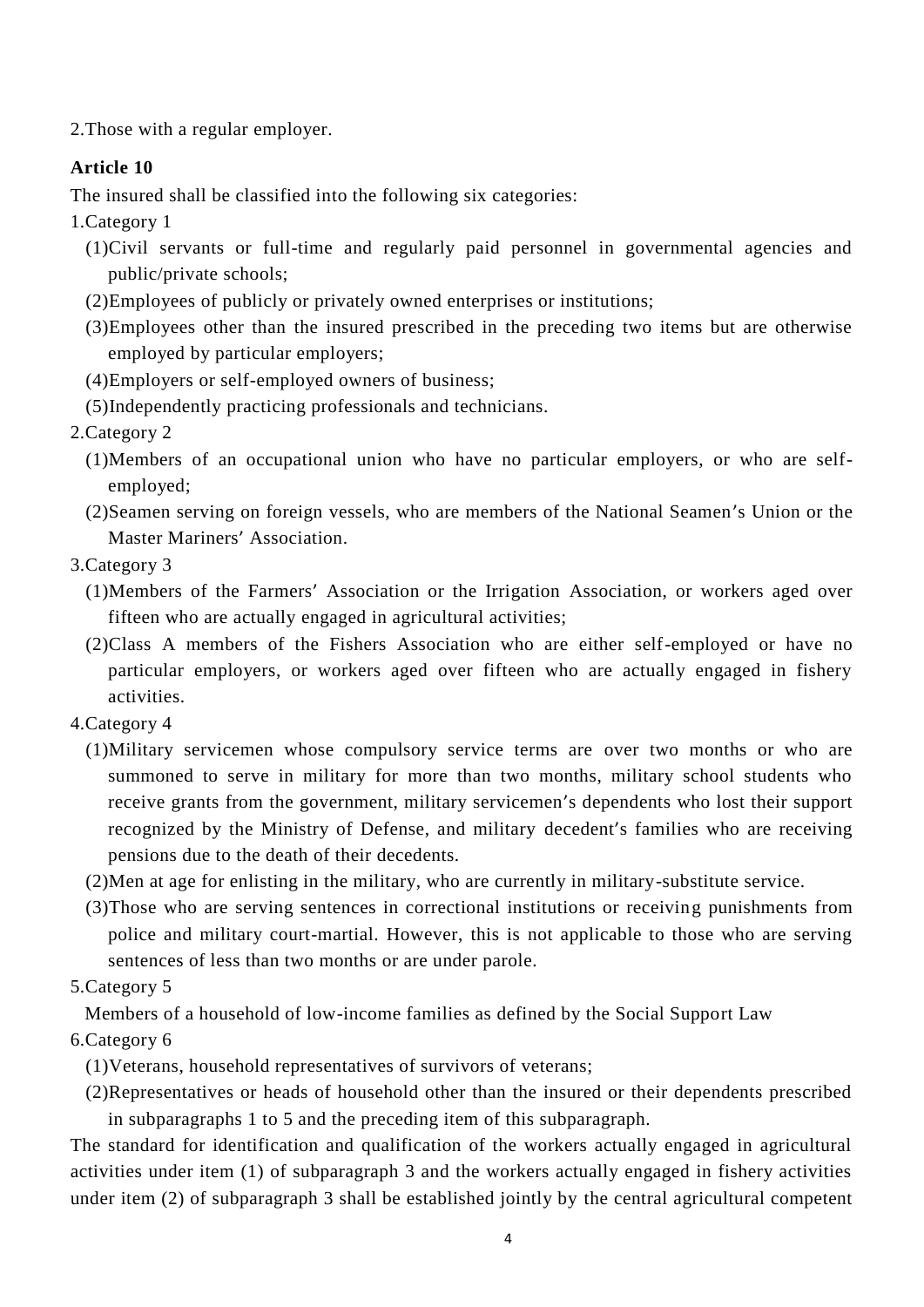authority and the Competent Authority.

# **Article 11**

The insured classified in Category 1 may not opt for classification in Category 2 or Category 3. The insured classified in Category 2 may not opt for classification in Category 3. The insured classified in Categories 1 to 3 may not opt for classification in Category 4 to 6. However, Class A members of the Fishers Association who hire 10 or less than10 laborers for ocean fishing and are actually engaged in fishery activities starting from January 21, 2002, should be classified as Category 3.

Those who qualified as the insured shall not subscribe to this Insurance as dependents.

# **Article 12**

The dependents of the insured in Article 2 shall subscribed to or withdraw from this Insurance together with the insured. However, this rule shall be inapplicable to situations including but not limited to domestic abuse, which are recognized by the Competent Authority as difficult for dependents to subscribe to or withdraw from this Insurance together with the insured.

## **Article 13**

The following persons are not covered by this Insurance and shall be withdrawn from it if they have subscribed to this Insurance:

1.Those who have been missing for six months or more;

2.Those who are not qualified under Articles 8 or 9.

# **Article 14**

The commencement of the insurance shall take effect from the date of occurrence of such qualifications specified in Articles 8 or 9.

The termination of the insurance shall take effect from the date of occurrence of the previous article.

# **Article 15**

The group insurance applicants for the different Categories of the insured are as follows:

- 1.For the insured in Categories 1 and 2, the group insurance applicants shall be the agencies, schools, enterprises, institutions, or employers, which they work for, or unions where they hold membership. Nonetheless, the group insurance applicants that cover the insured in the Ministry of Defense shall be designated by the Ministry of Defense.
- 2.For the insured in Category 3, the group insurance applicants shall be the lowest-level Farmers Association, Irrigation Association or Fishers Association to which they belong, or located at the place where the insured have their household registered.
- 3.For the insured in Category 4, the group insurance applicants are as follows:
	- (1)For the insured in item 1, subparagraph 4, paragraph 1, article 10, the group insurance applicants shall be designated by the Ministry of Defense.
	- (2)For the insured in item 2, subparagraph 4, paragraph 1, article 10, the group insurance applicants shall be designated by the Ministry of Interior.
	- (3)For the insured in item 3, subparagraph 4, paragraph 1, article 10, the group insurance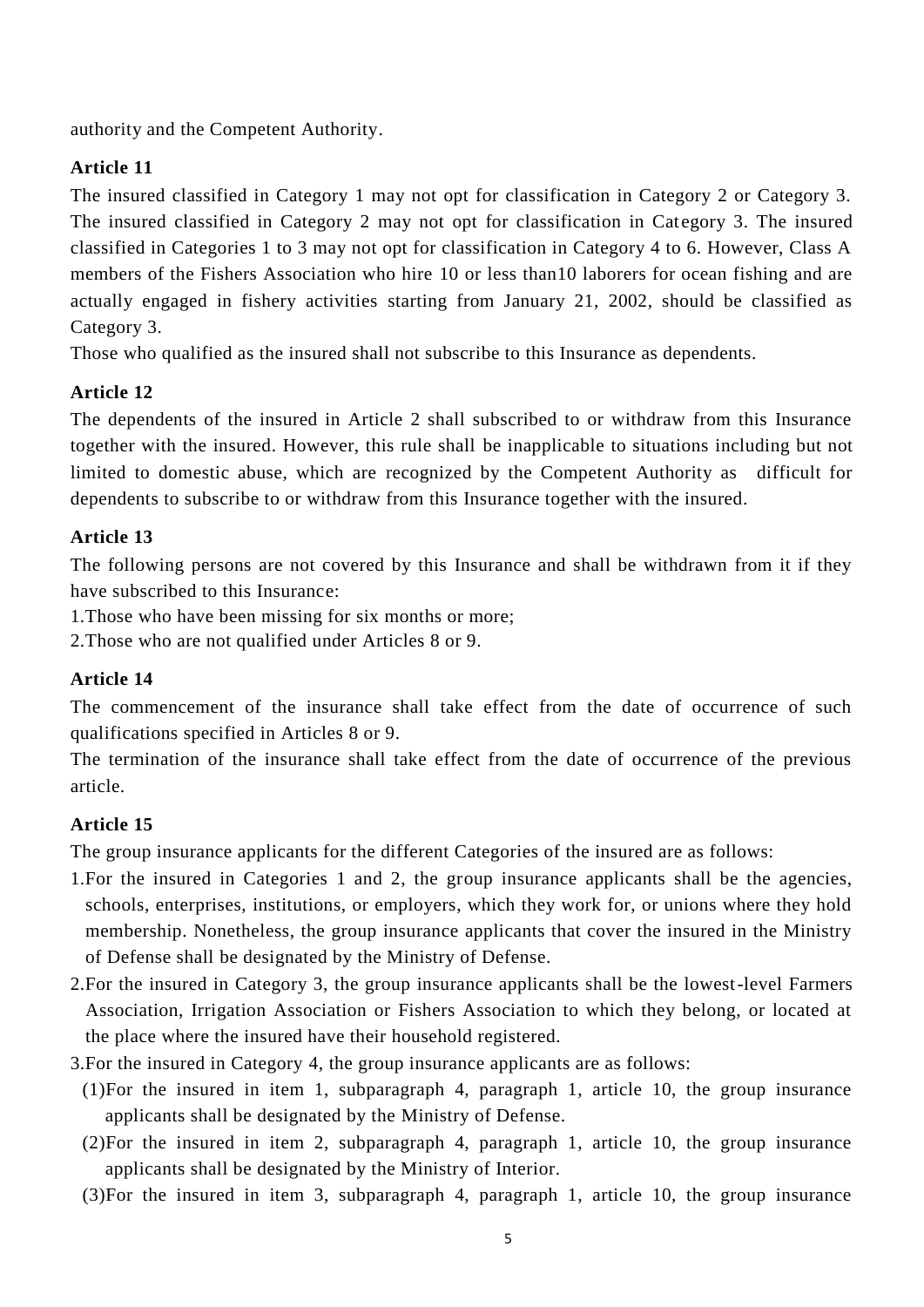applicants shall be designated by the Ministry of Justice and by the Ministry of Defense.

4.For the insured in Categories 5 and 6, the group insurance applicants shall be the village (township, municipal, district) administration offices of their registered domiciles; provided, however, the public or private social welfare service institutions may be the group insurance applicants for the insured who lives therein.

The insured prescribed in item 2, subparagraph 6, paragraph 1 of Article 10, and their dependents may, upon consent of the group insurance applicants of the insured in another category who live together with the above insured and their dependents, use such units as their group insurance applicants, provided that the premium shall be calculated separately according to the provision of Article 23.

The group insurance applicants prescribed in subparagraph 4, paragraph 1 of this Article shall set up special units or agents to administer relevant matters of this Insurance.

For anyone who is covered under Category 6 and undergoing vocational training or exam-taking training at a government-registered institution, such training institution or agency shall be the group insurance applicant.

The group insurance applicant has failed to make the premium payments for more than two months, the Insurer may contact another group insurances applicant to administer matters related to this Insurance.

The group insurance applicants shall subscribe to the Insurer for coverage within three days from the date on which the beneficiaries meet the conditions of this Insurance and shall withdraw from the coverage within three days from the date of occurrence of the cause of the withdr awal.

## **Article 16**

The Insurer must produce and distribute a national health insurance card with electronic information processing function to store and send information on the insured. However, the card may not store any information not used for medical care purposes as well as those unrelated to the insured receiving insurance medical services.

The Insurer shall charge a fee for changing or replacing the abovementioned card; it shall also determine the production, replacement, changing, type and use of stored and sent information, management of the card's use as well as other relevant matters, which shall be announced after being approved by the Competent Authority.

# Chapter 3 Insurance Finance

## **Article 17**

The Central Government, the group insurance applicant, and the insured shall jointly shoulder the insurance budget after promulgated revenues have been deducted.

#### **Article 18**

The premium payable by the insured in Categories 1 to 3 and their dependents shall be calculated according to the insured payroll-related amount and the premium rate of the insured. The premium rate shall be set a maximum of 6 percent.

The premium payable by the dependents articulated in the previous paragraph shall be paid by the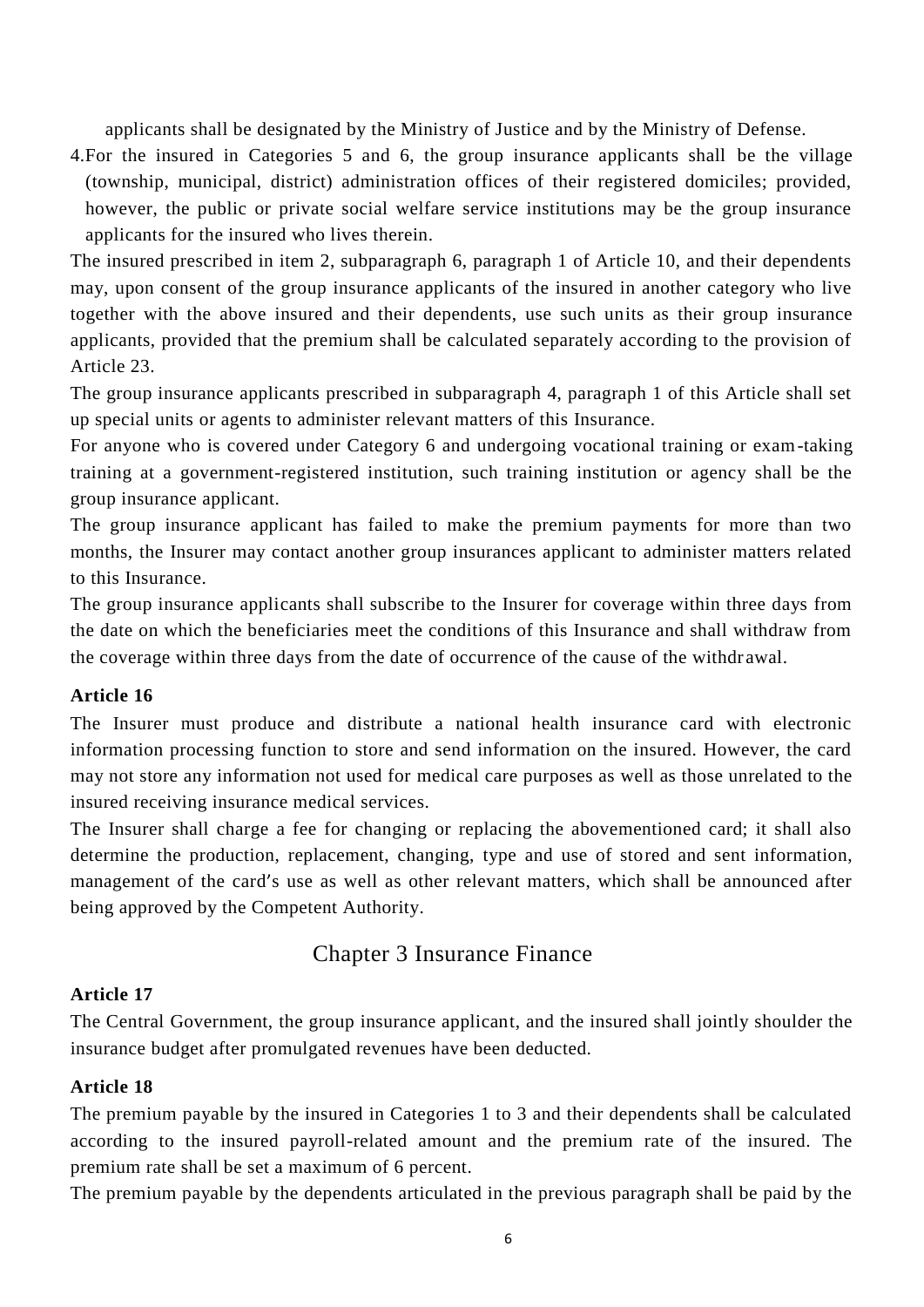insured. When the number of dependents exceeds three, the premium shall be calculated on the basis of only three dependents.

# **Article 19**

The insured payroll-related amount for the insured in Categories 1 to 3 shall be subject to a grading table drafted by the Competent Authority and be reported to the Executive Yuan for approval.

The minimum in the said Grading Table of insured payroll-related amount shall be equal to the base salary promulgated by the central competent authority in charge of labor affairs. Upon adjustment of the base salary, such minimum shall be adjusted accordingly.

The insured payroll-related amount of the top level of the Grading Table of insured pay-roll related amount has to be kept fivefold higher than the amount in the bottom level, and the said Grading Table has to be revised in one month after the basic salary is adjusted. In case that the number of the insured applicable to the highest level of insured payroll-related amount exceeds three percent of the total number of the insured for twelve consecutive months, the Competent authority shall readjust the Grading table of the insured payroll-related amount to advance a higher level starting from the following month.

# **Article 20**

The insured payroll-related amount for the insured in Categories 1 and 2 is determined on the following basis:

1.Employees: the payroll;

2.Employers and self-employed: the business income;

3.Self-employed individuals and independently practicing professionals and technicians: the income from professional practice.

If the insured prescribed in Categories 1 and 2, has no stable income, the insured shall select the proper insured payroll-related amount from the Grading Table of insured payroll-related amount and such insured payroll-related amount shall be examined by the Insurer, who may make adjustment at its own discretion if the insured payroll-related amount is found inappropriate.

# **Article 21**

In case that the income of the insured in Categories 1 and 2 as prescribed in the previous article is adjusted between February and July of the current year, the group insurance applicants shall notify the Insurer the adjusted insured payroll-related amount by the end of August of the same year, or notify the Insurer by the end of February of the following year if the adjustment is made between August of the current year and January of the following year, which shall become effective on the first day of the following month after notification.

Unless the insured payroll-related amount as prescribed in the preceding paragraph has reached the highest level of this Insurance, such amount shall not be lower than the monthly labor pension reserve deposit or the insured salary of other social insurance schemes to which the insured subscribes. In case that the insured payroll-related amount of this Insurance is lower, the group insurance applicant shall at the same time notify the Insurer to adjust accordingly, or the Insurer may also make adjustment at its own discretion.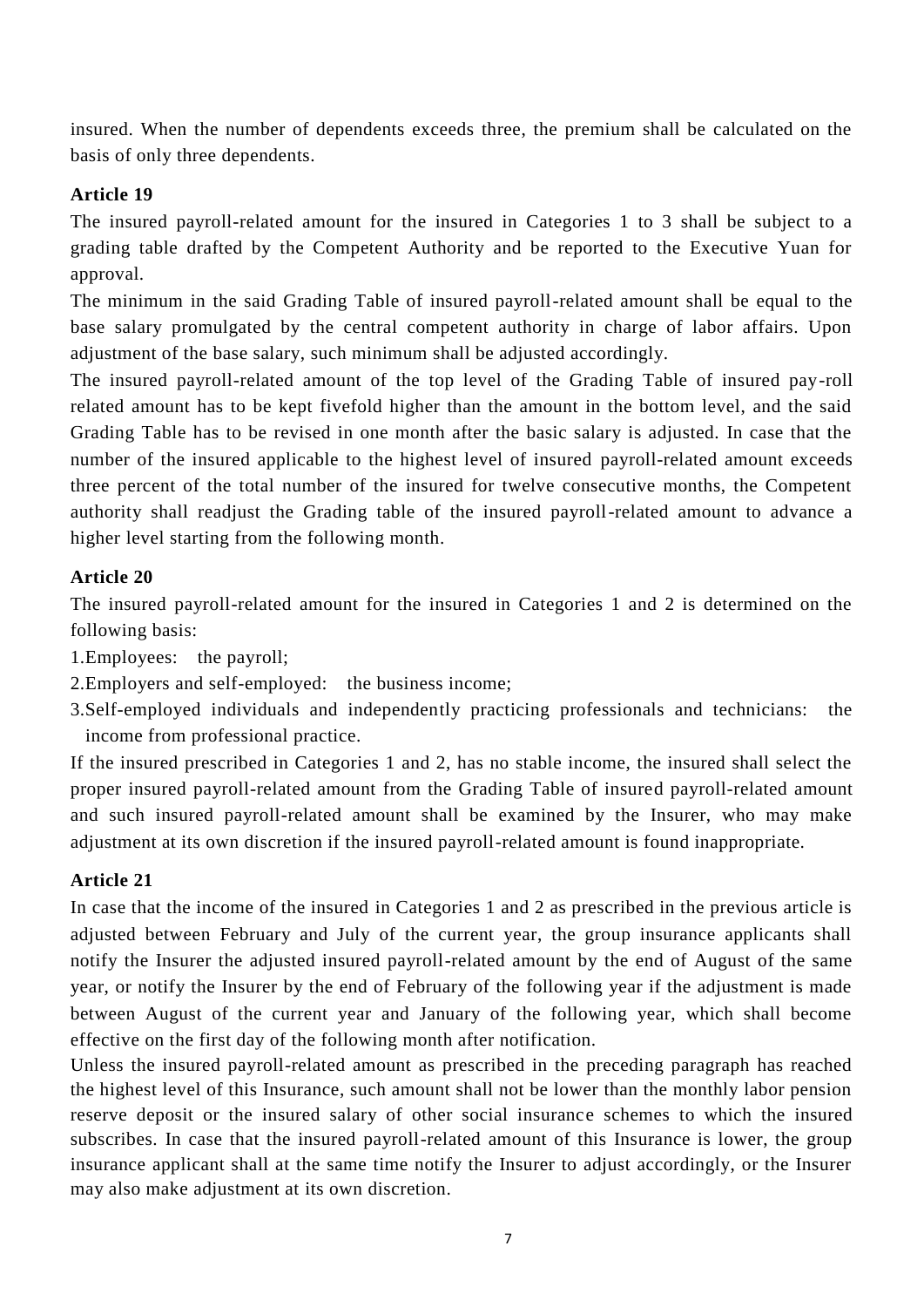## **Article 22**

The insured payroll-related amount applicable to the insured in Category 3 shall be the average amount for those specified under items 2, 3 of subparagraph 1, and subparagraph 2 of paragraph 1, Article 10; provided, that the Insurer may adjust the level of insured payroll-related amount according to the financial viability of the insured and their dependents.

# **Article 23**

The premium of the beneficiaries in Categories 4 to 6 shall be calculated according to the averaged actuarial premium based on the total number of the beneficiaries in accordance with Article 18.

The premium of the dependents stated in the previous paragraph shall be paid by the insured. When the number of the dependents exceeds 3, the payment shall be calculated on the basis of only three dependents.

## **Article 24**

The Insurer should apply for a review one month after the premium rate of beneficiaries and each dependent in Article 18 is determined in a meeting of the NHIC coordinating the total amount of medical benefit payments. However, when premiums using the maximum rate are unable to balance with the medical benefit payments approved for that year, there should be new negotiations regarding the total amount of medical benefit payments.

Before the review from the previous paragraph, the NHIC should invite actuaries, insurance and finance experts, economists, and reputable public figures to provide opinions.

The review of Paragraph 1 should draft the total amount of medical benefit payments in accordance with the negotiations one month before the start of the year, completing the review of balance of payment rates. This shall be reported to the Competent Authority, which will in turn report to the Executive Yuan for approval before announcing it publicly. If review cannot be completed within the specified time, the Competent Authority shall report this matter to the Executive Yuan for approval before public announcement.

## **Article 25**

The Insurer shall make the actuarial process at least once every five years for the premium finance, with each such actuarial process covering a period of 25 years.

## **Article 26**

Upon the occurrence of any of the following events in this Insurance, the Insurer shall readjust the premium rate and present it to the NHIC which shall report it to the Competent Authority and then to the Executive Yuan for approval, after which the Competent Authority shall make the public announcement:

1.The reserve fund of this Insurance drops below total insurance benefit amount for a month.

2.Any addition to or reduction in benefit items, contents or payment schedules that affects the financial balance of this Insurance.

# Chapter 4 Collection and Calculation of Premiums

### **Article 27**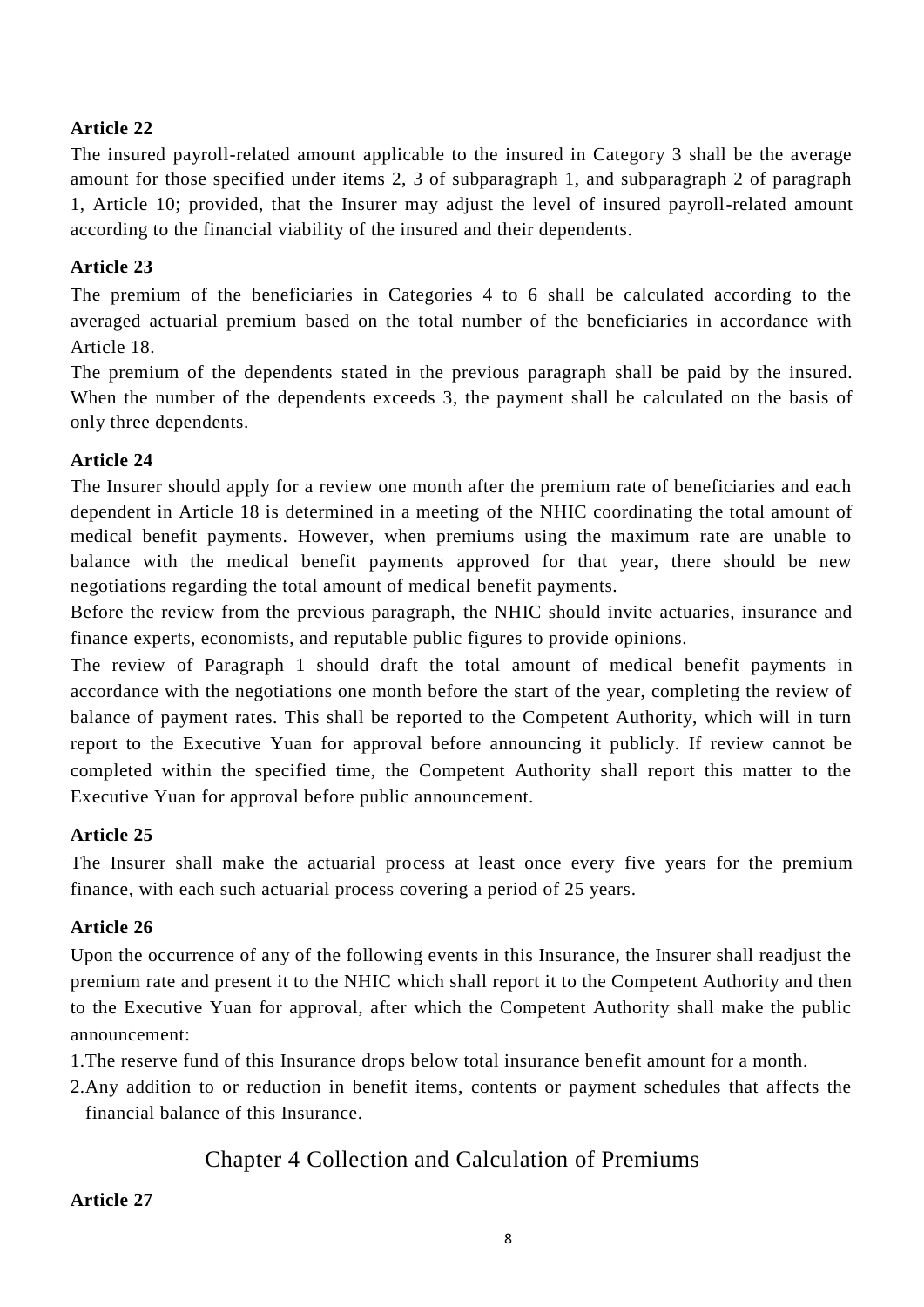This Insurance contribution rates shall be calculated according to the following provisions of Articles 18 and 23:

1.For the insured in Category 1:

- (1)The insured and their dependents referred to item 1, subparagraph 1, paragraph 1 of Article 10 shall pay 30 percent of the premium, with the other 70 percent of it paid by the group insurance applicants. Nonetheless, for the premiums charged for the employees of private schools, the insured and their dependents shall pay 30 percent of the premiums, with 35 percent of them paid by their schools; the remaining 35 percent shall be subsidized by the central government.
- (2)The insured and their dependents referred to in items 2 and 3 of subparagraph 1, paragraph 1 of Article 10 pay 30 percent of the premiums, the group insurance applicants pay 60 percent of them, and the remaining 10 percent shall be subsidized by the central government.
- (3)The insured and their dependents referred to in items 4 and 5 of subparagraph 1, paragraph 1 of Article 10 shall pay the full premium.
- 2.The insured and their dependents in Category 2 pay 60 percent of the premiums, with the other 40 percent subsidized by the central government.
- 3.The insured and their dependents in Category 3 pay 30 percent of the premiums, with the other 70 percent subsidized by the central government.
- 4.For the insured in Category 4:
	- (1)For the insured in item 1, subparagraph 4, paragraph 1 of Article 10, the institutions they belong shall subsidize their premiums in full.
	- (2)For the insured in item 2, subparagraph 4, paragraph 1, Article 10, the central military training administrative authority shall subsidize the premium in full.
	- (3)For the insured in item 3, subparagraph 4, paragraph 1 of Article 10, the central correctional authority and the Ministry of Defense shall subsidize the premium in full.
- 5.For the insured in Category 5, the central competent authority in charge of social welfare shall subsidize the premium in full.
- 6.The premium payable by the insured referred to in item 1, subparagraph 6, paragraph 1 of Article 10 shall be subsidized by the Veterans Affairs Commission, Executive Yuan. Whereas 30 percent of the premium of the insured dependents shall be self-covered and 70 percent subsidized by the Veterans Affairs Commission, Executive Yuan.
- 7.The insured and their dependents referred to in item 2, subparagraph 6, paragraph 1 of Article 10, shall pay 60 percent of the premium and the central government shall subsidize 40 percent.

### **Article 28**

Before the promulgation of this amendment on January 4, 2011, every level of government, which has been unable to appropriate funds to pay the Insurer in accordance with Article 29 (preamendment), should present a payback plan to the Insurer. Timeframe for the payback should not exceed eight years and Insurer shall request interest payments in accordance with Article 30 (pre amendment).

# **Article 29**

The number of dependents in items 1 to 3 of Category 1 , for whom the group insurance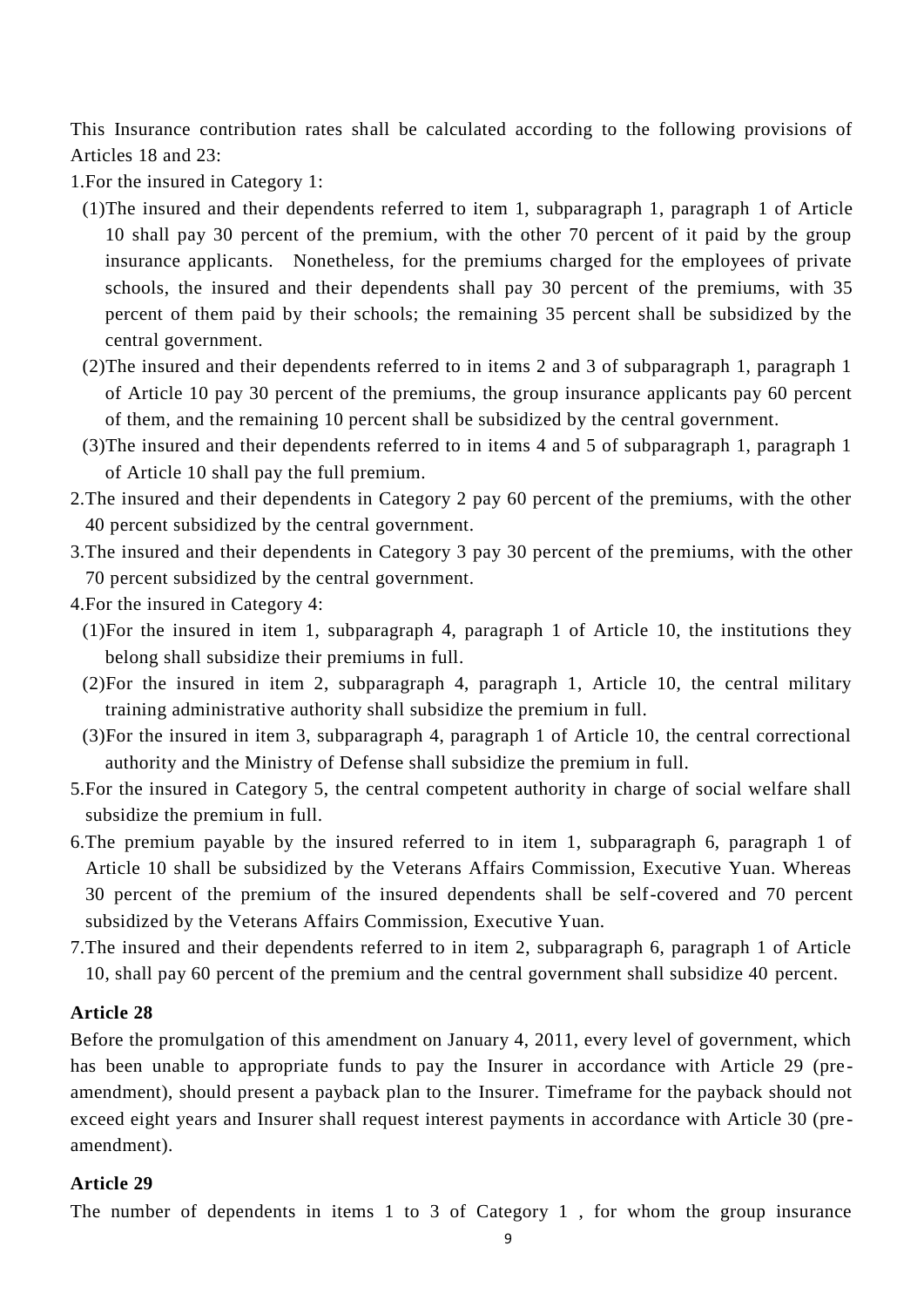applicants or the government subsidize premium, shall be the average number of the dependents that the insured in items 1 to 3 of Category 1 actually have.

## **Article 30**

The premium of this Insurance shall be paid monthly according to the following provisions in Articles 18 and 23:

- 1.The premium to be contributed by the insured in Category 1 shall be deducted from the pay roll and paid by the group insurance applicants to the Insurer, together with the group insurance applicant's contributions, by the end of the following month.
- 2.The premium to be contributed by the insured in Categories 2, 3 and 6 shall be paid monthly to the group insurance applicants to which they belong, and the group insurance applicants shall forward the accumulated premiums to the Insurer no later than the end of the following month.
- 3.The premium payable by the insured in Category 5 shall be paid by the central competent authority regarding social welfare to the Insurer no later than the fifth day of the current month.
- 4.For the insured in Categories 1 to 4 and 6, the premiums shall be partly subsidized by the various levels of governments and shall be paid in advance to the Insurer twice a year by the end of January and of July. The account shall be settled at the end of the year.

The premium of the Insurance for the month in the previous paragraph when the insured subscribes to coverage shall be fully paid; and that for the month when the insured withdraw from coverage shall be exempted.

## **Article 31**

The insured belonging to Categories 1 to 4 and 6 should pay supplementary insurance premium based on the supplementary insurance rate according to law, which shall be deducted by the premium withholder upon payment and given to the Insurer before the end of the following month after payment. However, single benefit payments in excess of ten million as well as those not reaching a certain amount are exempted from deductions:

- 1.Accumulated annual bonus given by group insurance applicant in excess of four times the monthly premium ratable wages.
- 2.Salary earnings outside of those from the group insurance applicant. However, this is not applicable for the salary earnings of Category 2 individuals.
- 3.Income from professional practice; however income from professional practice designated by Article 20 as insured payroll-related amount is not to be included in the calculation of premium ratable wages;
- 4.Stock earnings; however this is not applicable to premium already included in the premium ratable wages;
- 5.Interest earnings;
- 6.Earnings from rentals.

The premium withholder shall pay first if he is unable to deduct within the specified time.

The Competent Authority shall determine the amount referred to in Paragraph 1, the method of deduction and payment of supplementary premium, as well as other relevant matters.

#### **Article 32**

Those who are not eligible, who have lost their eligibility, or who are deemed as not requiring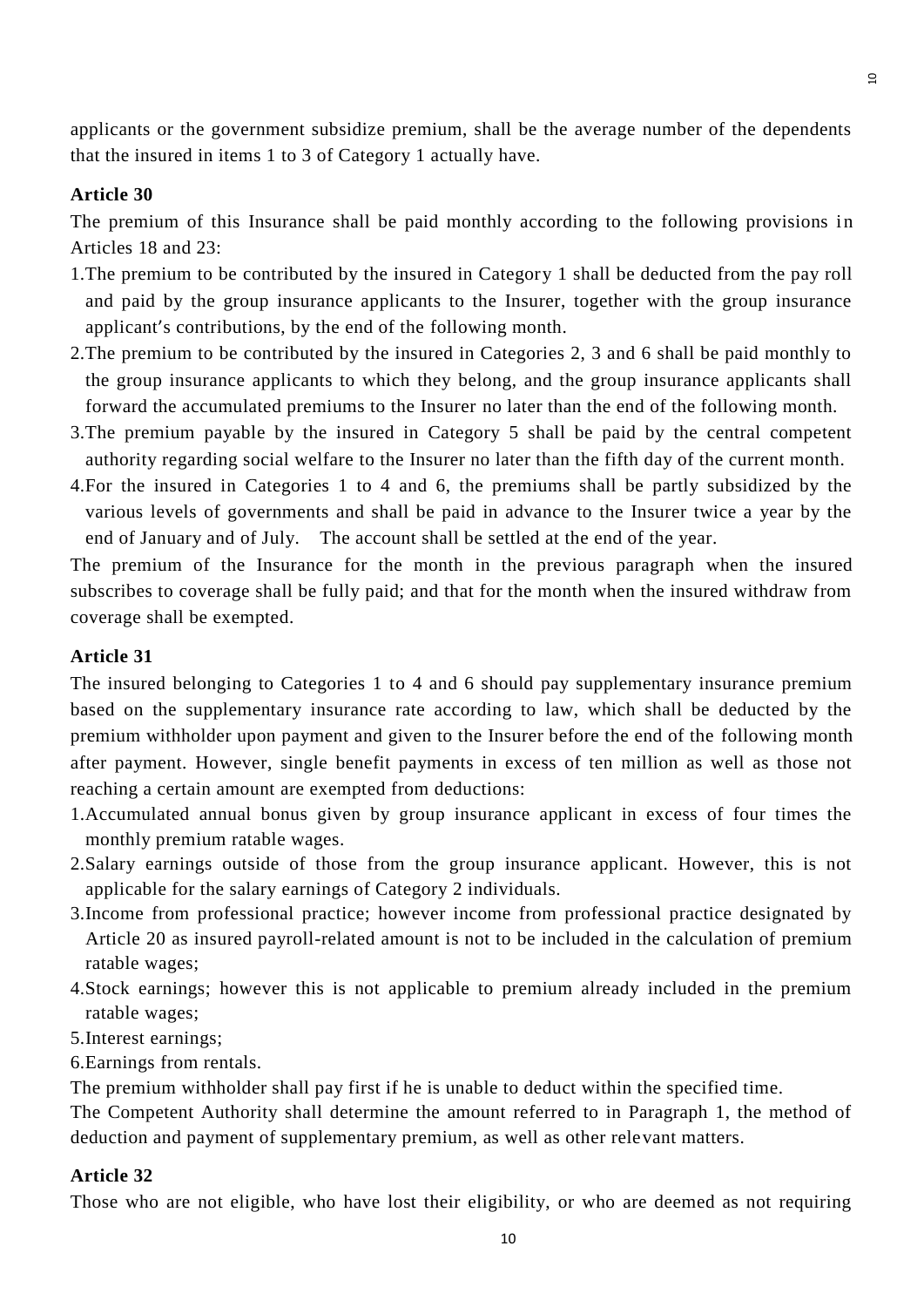premium withholder to deduct supplementary premium should notify premium withholder prior to receiving benefit payments so that no supplementary premium will be deducted.

 $\overline{\mathbf{r}}$ 

# **Article 33**

The supplementary premium rates of Article 31 shall be calculated at 2 percent one year after the implementation of the amendment of the Act on January 4, 2011. On the second year, it should be adjusted in accordance with the growth rate of the insurance premium rate, which shall be announced by the Competent Authority.

# **Article 34**

For the group insurance applicant of items 1 to 3 of Category 1, when the total amount of salary paid exceeds the insured payroll-related amount for that month, supplementary premium should be calculated based on the difference as well as the rate in the previous article and paid jointly per month in accordance with payment structure in Article 27.

# **Article 35**

A grace period of fifteen days shall be allowed in case that the group insurance applicants, the insured, or the premium withholder do not pay the premium during the period provided in this Act. If payment is not made by the end of the grace period, an overdue charge of 0.1 percent of the amount payable shall be levied for each day of delay after the expiry day of the said grace period until the premium is fully paid up with the maximum amounts as follows:

1.15 percent of the payment to be made by the group insurance applicant and premium withholder.

2.5 percent of the payment to be made by the insured.

The overdue charge mentioned in the previous paragraph may be waived if it is less than the amount to be fixed by the Competent Authority.

If the premium and the overdue charge referred to in Paragraph 1 payable by the group insurance applicant/premium withholder remains unpaid for thirty days, the Insurer may refer the case to the court for compulsory execution under the law; the same shall apply to the insured [who has failed to pay either the premium or the overdue charge] for one hundred and fifty days.

# **Article 36**

Those who are unable to pay the premium, overdue charge, or full self-covered premium due to economic difficulties should apply for installment payments with the Insurer or apply for loans or subsidies according to Article 99. The Insurer should provide assistance and, if necessary, work with social agencies or relevant private professional groups to look for assistance within the society.

The Insurer shall determine the conditions of applications, review procedures, installment payment schedule, and other relevant matters in the previous paragraph and report to the Competent Authority for approval and announcement.

# **Article 37**

The Insurer may temporarily suspend benefits for those group insurance applicants or those insured that have been proven to have the ability to pay the premium and the overdue charge through investigation and supervision, but have chosen not to do so. However such restrictions do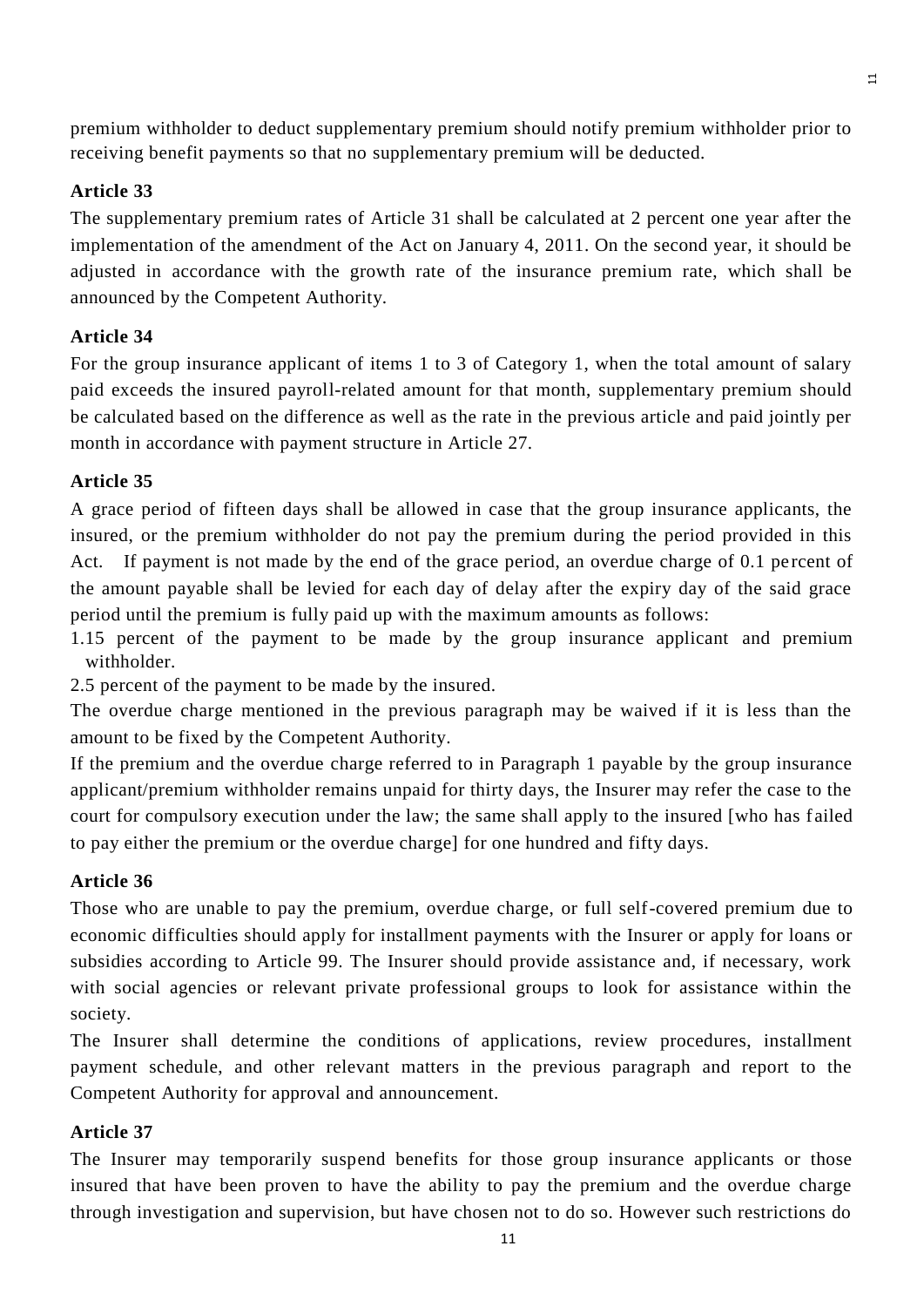not apply to portion of the premium payable withheld by or paid to the group insurance applicants, those approved by the Insurer as having to be paid in installments according to the previous article, or the premium payable during the period of time the insured is receiving protection under the Domestic Violence Prevention Act.

The premium during the temporary suspension of benefits should still be collected.

#### **Article 38**

Whenever the group insurance applicants or premium withholder owe premium or the overdue charge, but have no property for execution or do not have property to pay off their debts, the persons in charge or the persons dealing with the businesses should be responsible for clearing the debts.

### **Article 39**

Premiums and overdue charges of this Insurance take precedence over general claims.

## Chapter 5 Insurance Benefits

#### **Article 40**

In case the beneficiaries encounter illness, injury, or maternity, the contracted medical care institutions shall provide medical services, drafting fee schedules, drug dispensing items, and regulations governing fee schedule pursuant to Paragraph 2 of the Medical Benefit Regulations, as well as Paragraphs 1 and 2 of Article 41.

The Competent Authority shall determine the procedure of medical visit, medical visit advice, provision of insurance medical services, and other regulations concerning medical services of the preceding paragraph. If the insured is in a correctional facility, the restrictions on treatment schedule and venue, as well as matters relating to guarding, transferring, and method of providing insurance medical services shall be determined jointly by the Competent Authority and the Ministry of Justice

#### **Article 41**

The Fee Schedule and Reference List for Medical Services shall be established jointly by the Insurer and the relevant agencies, experts, beneficiaries, employers, and contracted medical care institutions, and reported to the Competent Authority for approval.

Drug dispensing and fee schedule should be established jointly by the Insurer and the relevant agencies, experts, beneficiaries, employers, and contracted medical care institutions; drug providers and relevant experts as well as patients, should also be invited to voice their opinions and reported to the Competent Authority for approval.

The drafting of the two-abovementioned standards should be in accordance with the medical needs of the insured as well as the quality of medicine. The meeting should be accurately recorded; self-disclosure of the representatives' interests and other relevant information should be made public. The results of the Insurer's medical technology evaluation should be made public before the drafting process begins.

The joint drafting of the procedures in Paragraphs 1 and 2 as well as the drawing up of the list of representatives, its selection process, term of office, disclosure of interests, and other relevant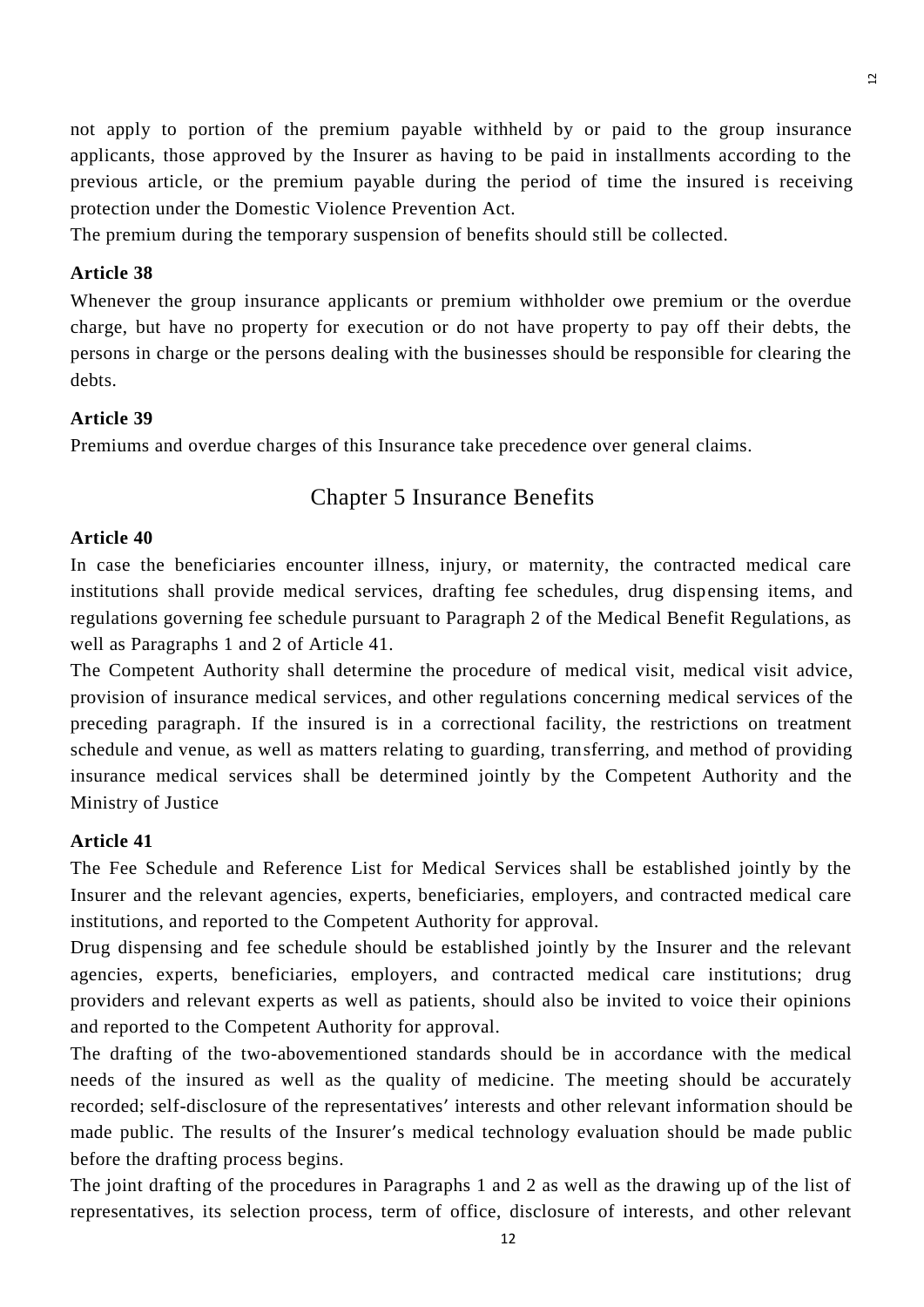information should be determined by the Competent Authority.

#### **Article 42**

The fee schedule and reference list of medical services described in the preceding paragraph shall follow the principle of "equal payment for same nature of illness" and the relative points shall reflect the cost of each medical service. It should be drafted taking into account volume, cases, quality, individuals, and number of days.

The Insurer may first conduct a medical technology evaluation before drafting the medical service items and fee schedule in the preceding paragraph and consider human health, medical ethics, cost-effectiveness of the treatment, and the finances of the Insurance. The same applies for the drafting of the drug dispensing items and fee schedule.

Medical services and drugs are expensive and pose great danger to inappropriate users, which must be presented to the Insurer for review and approval before use, except in emergency situations.

The review items before use as well as the definition and review of emergency situations, standards, and other relevant fee schedules should be drafted in the medical service items and fee schedule and in the drug dispensing items and fee schedule.

### **Article 43**

The beneficiaries are required to pay 20 percent of the expenses of either ambulatory or emergency care and 5 percent of home nursing care expenses; 30 percent, 40 percent, and 50 percent of the expenses if they visit outpatient departments of district hospitals, regional hospitals, and medical centers respectively directly without referral.

The insured in areas with inadequate medical resources will be exempted from paying selfbearing expenses.

The Competent Authority may, when necessary, sanction the collection of a fixed amount of expenses, which the beneficiaries mentioned in Paragraph 1 shall pay for and promulgate such amount every year; such amount is to be determined in accordance with the average ambulatory care expense of the preceding year and the ratio prescribed in the Paragraph 1.

The implementation of the referral procedure and regulations in Paragraph 1, as well as the conditions for areas with inadequate medical resources in Paragraph 2, shall be regulated by the Competent Authority.

## **Article 44**

To promote preventive medicine, implement the referral system, and to improve the quality of medicine and treatment, the Insurer should draft the family physicians system.

The benefits of the family physicians system should be paid out on a per person basis; annual benefit payment should be based on the patient's age, gender, illness, and other individual expenses after correction.

The Competent Authority shall determine the implementation regulations and schedule of the family physicians system in Paragraph 1.

## **Article 45**

The Insurer shall fix a maximum amount for special materials as well as the maximum amount

 $\overline{3}$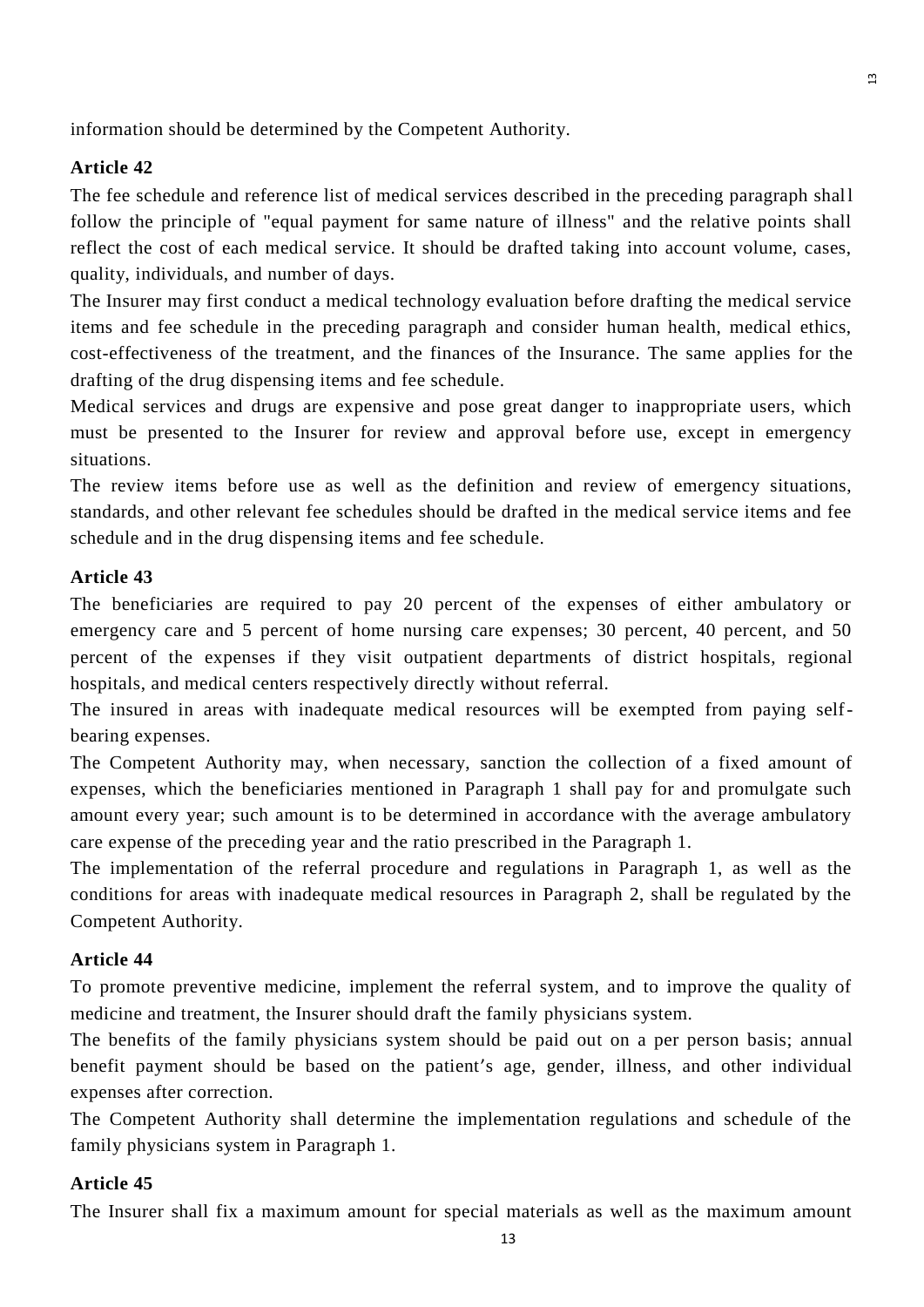charged by contracted medical care institutions as difference. The Insurer should pay the same amount for special materials with the same functional type.

The Insured should choose the special material designated by the Insurer as the maximum benefit when deemed necessary by the doctor from the contracted medical care institution and pay for the difference.

For the special material items, in which the Insured pays the difference, the permit holder should apply to the Insurer, and upon agreement of the Insurer, present jointly with implementation date to the NHIC for discussion before submission to the Competent Authority for approval.

## **Article 46**

The Insurer should adjust drug prices based on prevailing market conditions; prices for drugs with patents, which have expired for a year, should start being lowered; gradual adjustment to reasonable prices should be done within five years based on prevailing market conditions.

The Competent Authority shall determine the operating procedure for the adjustment in the preceding paragraph as well as the relevant rules.

## **Article 47**

The ratio of hospitalization expenses to be borne by the beneficiaries is as follows:

- 1.For acute care ward, 10 percent for the first thirty days; 20 percent from the thirty-first to the sixtieth day; and 30 percent from the sixty-first day onward;
- 2.For chronic care ward, 5 percent for the first thirty days; 10 percent from the thirty-first to the ninetieth day; 20 percent from the ninety-first to the one hundred and eightieth day; and 30 percent from the one hundred and eighty-first day onward.

The maximum amount to be borne by the insured for hospitalization in acute care ward for not more than thirty days, or in chronic ward for not more than one hundred and eighty days for the same illness and the maximum amount for the accumulated self-bearing expenses shall be determined by the Competent Authority.

## **Article 48**

In case of the following circumstances, the beneficiaries shall be exempted from payment of the expenses prescribed in Article 43 and the previous article:

1.Major illness and injury;

2.Child delivery;

3.Receiving medical care in mountain regions and outlying islands.

The rules relating to the exemption from the payment of expenses as well as major illnesses and injuries referred to in the preceding paragraph, the procedure for applying for proof of major illness and injury, and other relevant regulations shall be determined by the Competent Authority.

#### **Article 49**

In case where the low-income households eligible under the Public Assistance Act make medical visit, the central competent authority in charge of social affairs shall prepare budget to pay for that, according to Articles 43 and 47. However, those who do not abide by referral provisions may not receive subsidies except for those in special situations.

#### **Article 50**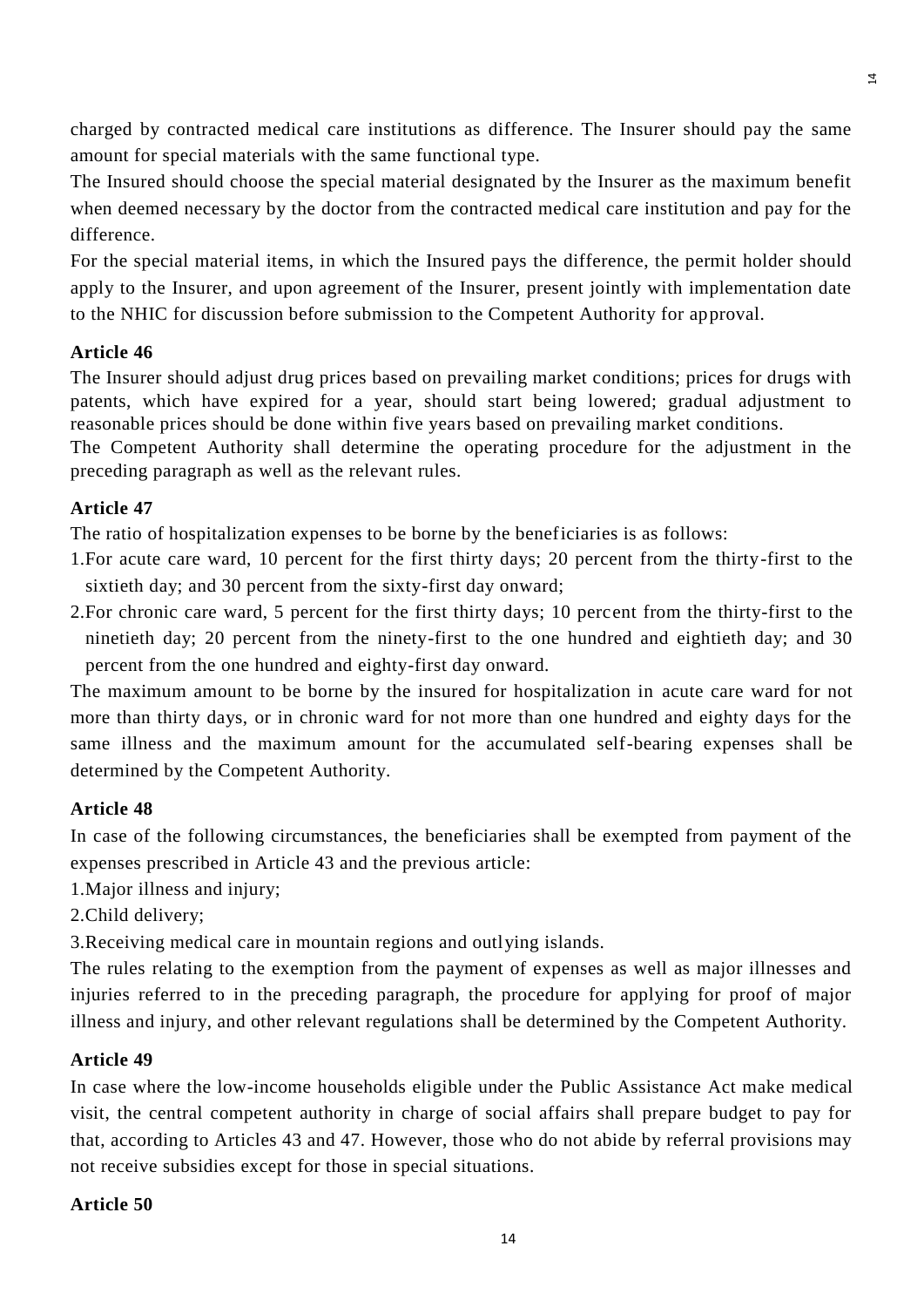The beneficiaries shall pay to the contracted medical care institutions for the self- bearing expenses prescribed in Article 43 and 47.

The Insurer should be notified in cases where the beneficiaries fail to pay the expenses according to the preceding paragraph after being notified and duly demanded by the contracted medical care institutions; the Insurer may suspend benefits to the beneficiaries when necessary and when it has been determined, through investigation and supervision, that the Insured is capable of paying but is unwilling to pay premiums. However, this is not applicable to individuals who are under protection in accordance with the Domestic Violence Prevention Act.

## **Article 51**

Expenses arising from the following service items are not covered in this Insurance:

- 1.Medical service items on which the expenses shall be borne by the each level of government according to other laws or regulations;
- 2.Immunization and other medical services on which the expenses shall be borne by the government;
- 3.Treatment of drug addiction, cosmetic surgery, non-post-traumatic orthodontic treatment, preventative surgery, artificial reproduction, and sex conversion surgery;
- 4.Over-the-counter drugs and non-prescription drugs which should be used under the guidance of a physician or pharmacist;
- 5.Services provided by specially designated doctors, specially registered nurses and senior registered nurses;
- 6.Blood, except for blood transfusion necessary for emergent injury or illness according to the diagnosis by the doctor;
- 7.Human-subject clinical trials;
- 8.Hospital day care, except for psychiatric care;
- 9.Food other than those which are to be tube feeding and balance billing for wards;
- 10.Transportation, registration fee, and certificate for the patient;
- 11.Dentures, artificial eyes, spectacles, hearing aids, wheelchairs, canes, and other treatment equipment not required for positive therapy;
- 12.Other treatments and drugs as stipulated by the Insurer, reviewed by the NHIC, and promulgated by the Competent Authority.

## **Article 52**

This Insurance shall not apply to a contingency incurred by war, riot, or major plague and act of God, such as severe earthquake, wind storm, flood, fire, that has been identified by the Executive Yuan and provided by all levels of the government with special aids.

## **Article 53**

No insurance benefits shall be paid by the Insurer for any one of the following events:

- 1.Excessive hospitalization after being notified of discharge from the hospital but refused to do so;
- 2.Expenses incurred from inappropriate repetitive medical visits or other improper use of medical resources; undergo treatment in medical care institutions not designated by the Insurer. This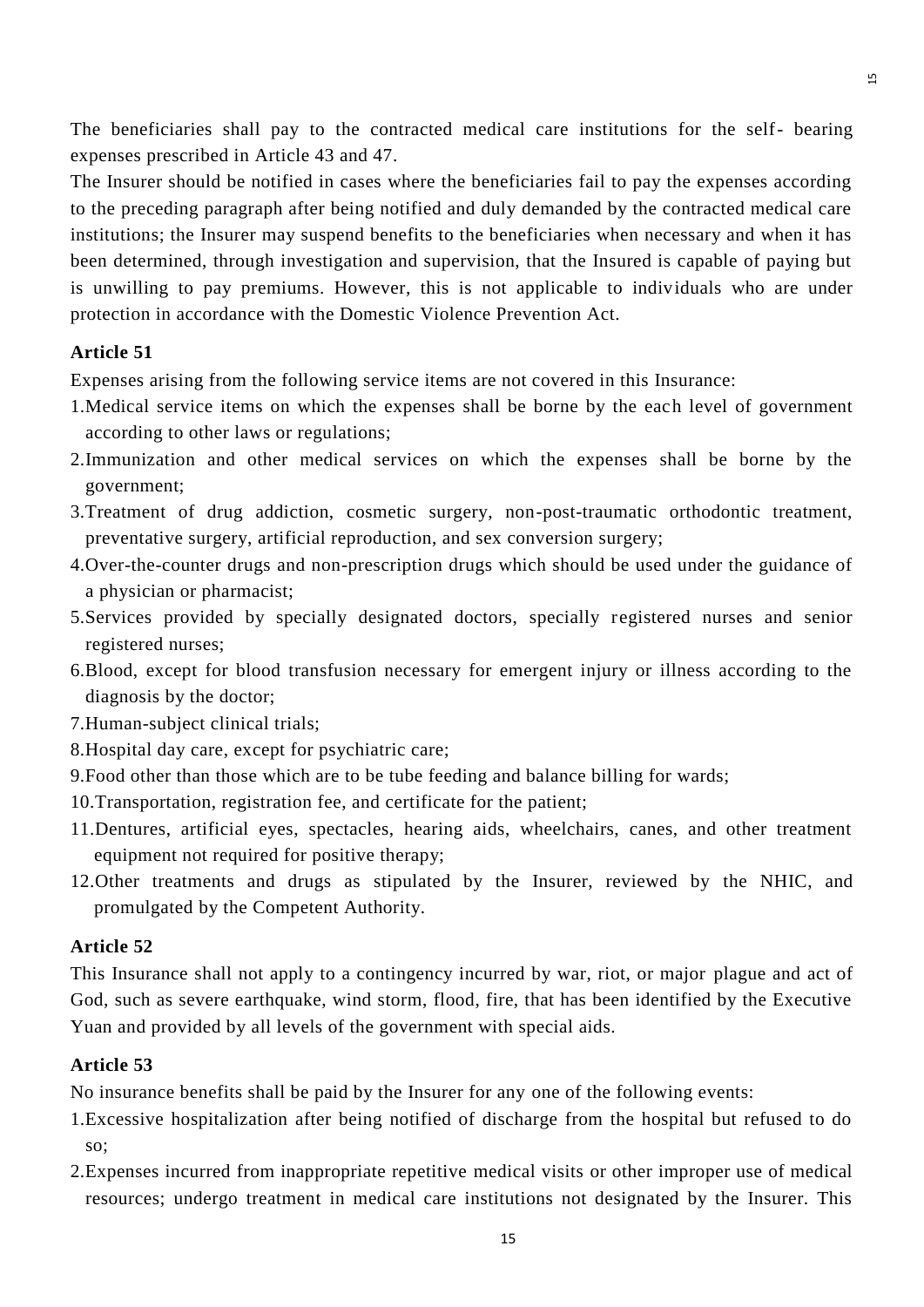restriction does not apply in medical emergencies;

- 3.Treatment and drug which are not medically necessary according to the pre-examination;
- 4.Violating relevant medical procedures of this Insurance.

#### **Article 54**

If medical services provided by the contracted medical care institutions to the beneficiaries were determined by the Insurer to be incompatible with the provisions of this Act, the expenses may not charged to the Insured.

#### **Article 55**

The following may apply for reimbursement of self-advanced medical expenses from the Insurer:

- 1.Those within the Taiwan area who avail of medical visit from non-contracted medical institutions due to emergency or childbirth;
- 2.Those outside of the Taiwan area who are afflicted with special illness as determined by the Insurer and requiring local medical care due to unforeseen illnesses or emergency childbirth. The reimbursement amount should not be higher than the maximum amount set by the Competent Authority;
- 3.Those who received medical care services at contracted medical care institutions when their coverage was temporarily suspended but have already paid their premium in full. Those who get medical visits in non-contracted medical care institutions shall fall under the preceding two subparagraphs;
- 4.Those who receive treatment or who give birth in contracted medical institutions and have to self-advance medical expenses due it is non-attributable to the insured;
- 5.Those who have covered their own expenses according to Article 47, the annual accumulation of which has already exceeded the maximum amount set by the Competent Authority.

#### **Article 56**

The Insured should apply for reimbursement of self-advanced medical expenses according to the preceding article in the following deadlines:

- 1.Insured persons under subparagraphs 1, 2, or 4 must apply for reimbursement of medical expenses within six months from the day of emergency treatment, or outpatient treatment, or discharge from the hospital. After the deadline, no application will be accepted. Sailors on an ocean-going fishing ship shall apply for reimbursement within six months from the date they come back from the sea.
- 2.Insured persons under subparagraph 3 should apply for reimbursement within six months from the day relevant expenses are paid in full; this is applicable for cases within the last five years.
- 3.Insured persons under subparagraph 5 should apply for reimbursement before June 30 of the following year.

The Competent Authority shall determine the documents required of insured persons applying for reimbursement of self-advanced medical expenses, reimbursement standards and procedure, and other relevant matters.

#### **Article 57**

The Insured may not make repetitive application or receive duplicated payment in cash of benefits under this Insurance for the same incident.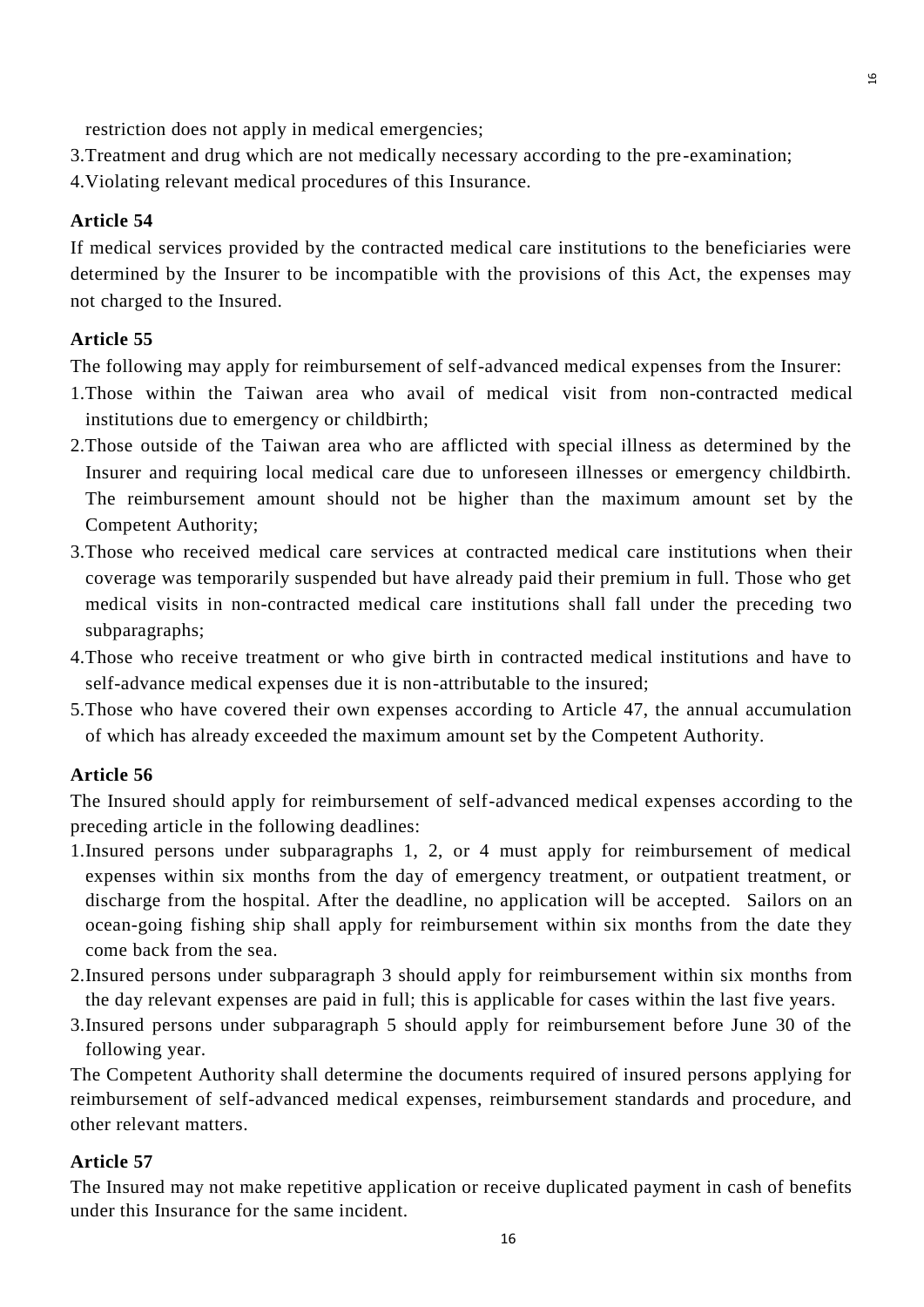### **Article 58**

From the date of withdrawal, no benefits shall be payable for the beneficiaries who withdraw from coverage according to Article 13; the Insurer should return all extra premium. If the benefits have already been received, the beneficiaries shall return them to the Insurer.

### **Article 59**

The right of the beneficiaries to receive cash reimbursement for self-advanced medical expenses should not be transferred, offset, seized or object to security interest.

## Chapter 6 Payment of Medical Expense

### **Article 60**

The range of the total amount of the medical payment of this Insurance each year shall be proposed by the Competent Authority no later than six months prior to the commencement of the fiscal year and reported to the Executive Yuan for approval after consultation with the NHIC.

### **Article 61**

the NHIC shall negotiate and reach the agreement on, no later than 3 months prior to the commencement of each fiscal year, the aggregate amount of the medical payment and the method of allocation, within the range of the total amount of the medical payment approved by the Executive Yuan under the previous article, and report to the Competent Authority for approval. The Competent Authority shall make decision at its own discretion in case the NHIC does not reach an agreement in time.

The allotment for ambulatory care and hospitalization expenses of the budget for the aggregate payment described in the preceding paragraph may be specified by district.

The allocation ratio and a system of separating accounts for medical and pharmaceutical expenses may be established in regard to the budget for payment of the ambulatory care described in the preceding paragraph, according to the ambulatory care services provided by physicians, Chinese medicine doctors and dentists, pharmaceutical services and expense of drugs.

After the benefit expense package in Paragraph 1 has been drafted, the Insurer should ask premium payer representatives, insurance medical care provider representatives, and experts to study and promote the global budget payment system.

The agenda for the study process in the preceding paragraph should be announced seven days before and the list of attendees and minutes of the meeting made public within ten days after the meeting.

The scope of district mentioned in Paragraph 2 shall be determined by the Insurer and submitted to the Competent Authority for approval.

#### **Article 62**

The contracted medical care institutions shall declare to the Insurer the points of the medical services rendered and expense of drugs, based on the Fee Schedule and Reference List for Medical Services and the Reference List for Drugs.

Contracted medical care institutions should declare the medical expenses in the preceding paragraph within the first day of month following the treatment to six months. However, should there be unavoidable circumstances, another six months after the fact will be provided.

The Insurer shall calculate the value of each point based on the budget allocated according to in the preceding article and the total points of medical service as reviewed by the Insurer. The Insurer shall pay each contracted medical care institution according to the reviewed points.

The drug expenses shall be paid to the contracted medical care institutions after being examined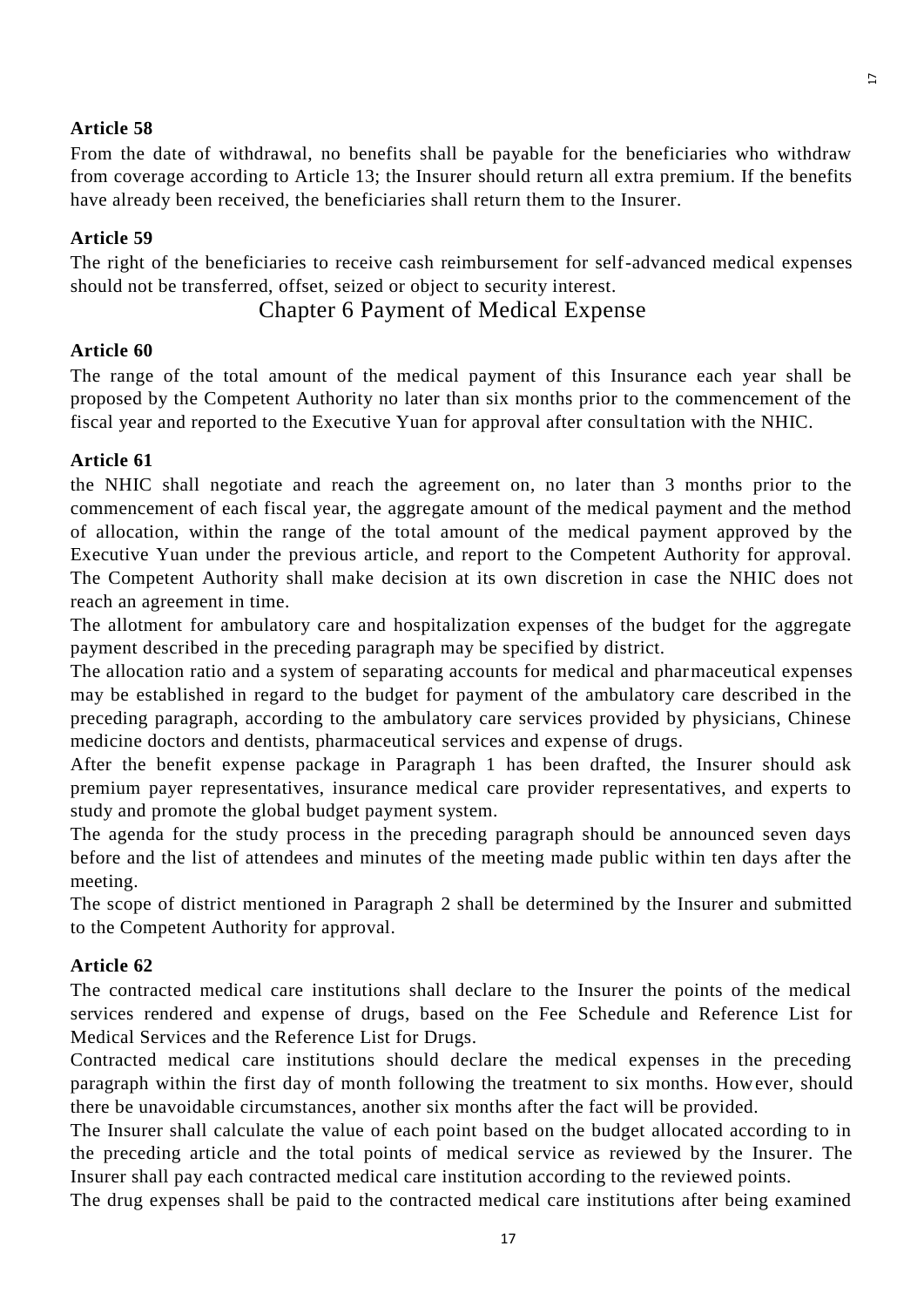by the Insurer. In case the payment of expense exceeds the preset total of drug expense ratio target, exceeding the targeted amount, the Insurer shall adjust the drug expense payment and payment schedule for the following year. The amount in excess shall be deducted from the budget for the medical benefit payment for the current season and adjust the payment to contracted medical care institutions according to expenditure targets.

 $\overline{8}$ 

## **Article 63**

The Insurer, in order to examine the item, quantity and quality of the medical service of this Insurance provided by the contracted medical care institutions, shall appoint medical and pharmaceutical specialists who have clinical or relevant experiences to conduct the review, which should be based on the approved payment; the review work should be assigned to the relevant professional agency or group.

Review of the medical services in the preceding paragraph shall be done before, during, and after the matter; sampling or case analysis will be the methods used.

The Competent Authority shall establish the procedure and schedule for medical expense application and payment, as well as rules for reviewing medical services.

The Insurer shall be responsible for drafting the contract items of Paragraph 1, the contracted institutions, qualifications of the group, selection and revision of procedure, supervision and relevant pertaining to rights and responsibilities and reporting these matters to the Competent Authority for approval.

## **Article 64**

In case the other contracted medical care institutions fill the prescription, conduct lab tests or diagnostic examinations in accordance with the physician's instruction, and the Insurer, after the examination determines not to pay the benefits due to the physician's improper instruction, such expenses incurred thereof shall be borne by the medical institution where the physician practices by applying for reduction of medical expenses.

## **Article 65**

Paragraph 3 of Article 61, and Paragraph 4 of Article 62 may be implemented in stages, with the respective implementation dates to be set by the Competent Authority. Before the implementation date, the amount of payment for each point in the Fee Schedule and Reference List for Medical Services shall be decided by the Competent Authority.

# Chapter 7 Contracted Medical Care Institutions

## **Article 66**

Medical care institutions should apply to the Insurer to become contracted medical care institutions. The Competent Authority shall determine the qualifications, procedure, review standards, disqualification, resolution of violations, and other relevant matters pertaining to contracted medical care institutions.

The medical care institutions of the preceding paragraph are limited to those in Taiwan, Penghu, Kinmen, and Matsu.

## **Article 67**

Provisions of ward in a contracted hospital shall comply with the criteria for establishment of the insurance ward. The criteria for establishment of insurance ward and the ratio of the insurance ward to the aggregate number of hospital wards shall be established by the Competent Authority. Contracted hospitals should announce the status of their insurance wards daily.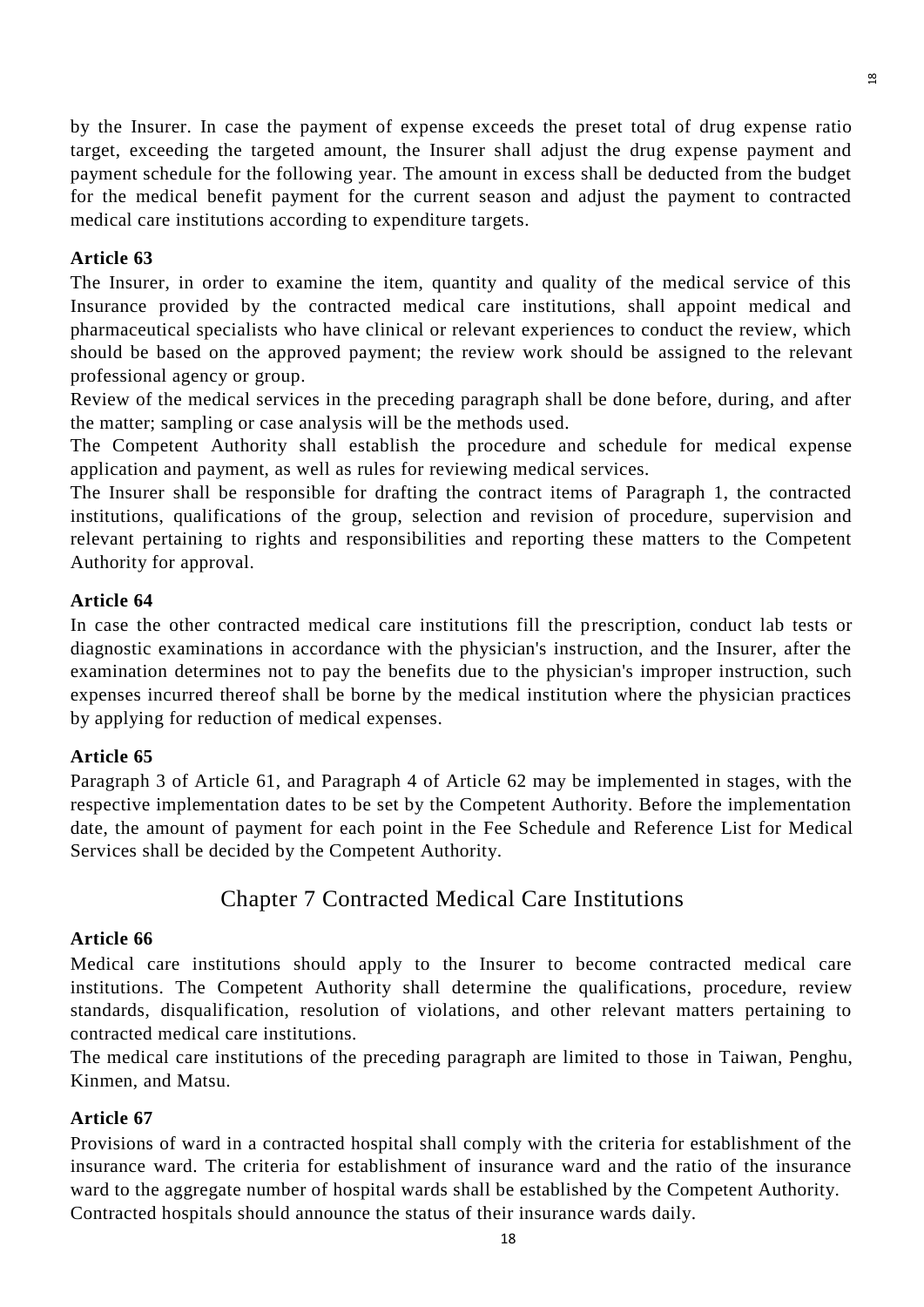The Insurer should announce the ratio of insurance ward monthly and conduct quarterly che cks.

19

## **Article 68**

With regard to the medical benefit provided by this Insurance, unless provided otherwise by this Act, the contracted medical care institutions shall not make up items to charge the beneficiaries.

## **Article 69**

The contracted medical care institutions shall check the qualification of the insured when they visit, matching it to the information on the health insurance card. The Insurer may refuse to pay medical expenses for those who have not been checked and shall seek reimbursement if the medical expenses have been paid. This is inapplicable to matters not attributable to contracted medical care institutions.

## **Article 70**

Upon occurrence of an incident under coverage to the insured, the contracted medical care institutions shall provide proper medical service based on their specialties and facilities or assist in referral without any unreasonable refusal due to the status of the insured.

## **Article 71**

Contracted medical care institutions should give the Insured a prescription after treatment, which shall be according to the dosage, lab tests, and diagnostic examinations.

The Insured's drug prescription from ambulatory treatment and major lab test items should be stored in the health insurance IC card.

## **Article 72**

To reduce cases of ineffective treatment and other inappropriate use of insurance medical resources, the Insurer shall draft an annual proposal for controlling inappropriate use of resources; present it to the NHIC for discussion, and submitting it to the Competent Authority afterwards for approval.

# **Article 73**

Contracted medical care institutions which have received medical insurance payments in excess of a specific amount should present to the Insurer financial reports signed by a CPA or reports from audit institutions on national health insurance business, which the Insurer should make public.

The Insurer shall draft the rules pertaining to the amount, deadline, procedure for providing financial reports, the format, and contents to be presented to the NHIC for discussion and submitted to the Competent Authority for approval afterwards

The financial report of Paragraph 1 should at least include the following reports:

- 1.Asset-liability statement
- 2.Surplus balance sheet
- 3.Changes in net report
- 4.Cash flow report
- 5.Medical revenue schedule
- 6.Medical cost schedule

## **Article 74**

The Insurer and the contracted medical care institutions should regularly make public information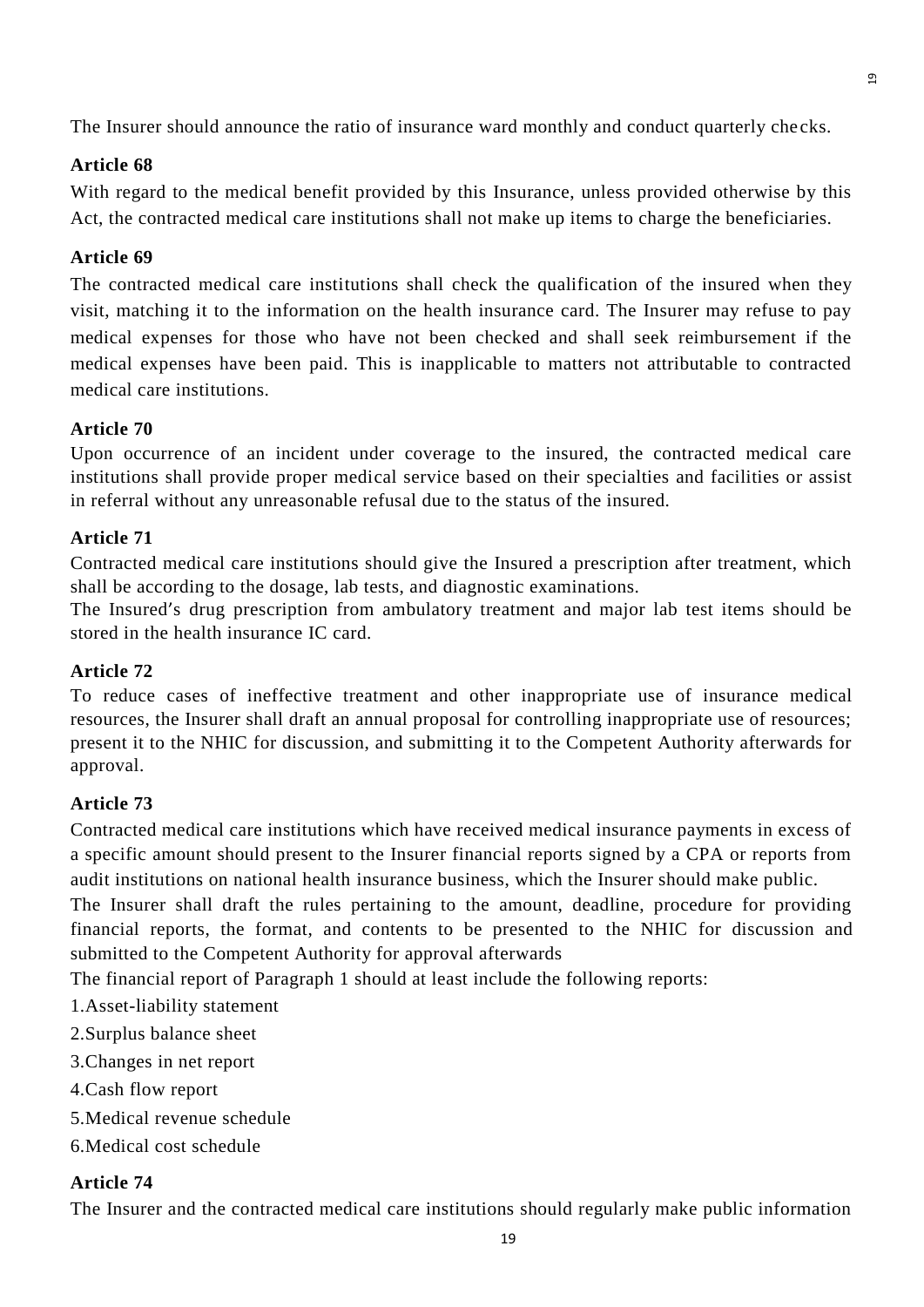pertaining to quality of care of the Insurance.

The Insurer shall draft the content scope of the quality of care information, how it is made public, and other rules pertaining to it to be presented to the NHIC for discussion and submitted to the Competent Authority for approval afterwards.

#### **Article 75**

When drug expenses applied for by contracted medical care institutions exceeds the amount designated by the Competent Authority, contracts for all transactions with pharmaceutical firms should be signed to define rights and responsibilities, except if purchase of drugs is for rare diseases or other special cases.

The Competent Authority should meet with the Fair Trade Commission, Executive Yuan to draft the definitive contract format for the written contract in the preceding paragraph and other recorded or unrecorded matters.

# Chapter 8 Reserve Fund and Administrative Expenses

#### **Article 76**

In order to balance the insurance finances, this Insurance shall set aside a reserve fund from the following sources:

- 1.Surplus from each fiscal year;
- 2.Premium overdue charges of this Insurance;
- 3.Profits generated from the management of the reserve fund.
- 4.Social health and welfare surcharge on tobacco and alcoholic products imposed by the government.
- 5.Incomes from sources with statutory grounds other than this Act.

Deficiency in the balance of insurance revenue and expenditure of each fiscal year shall be recovered by the reserve fund first.

### **Article 77**

The funds of this Insurance may be managed in the following ways:

- 1.To invest in treasury bonds, treasury bills, and corporate bonds;
- 2.To deposit in government owned banks or financial institutions designated by the Competent Authority;
- 3.To invest in any other program which is beneficial to this Insurance and as approved by the Competent Authority.

### **Article 78**

In principle, the aggregate amount of the reserve fund shall be equal to the aggregate amount of benefit payments in the most recent one to three months based on actuarial principles.

# Chapter 9 Collecting and Gathering of Relevant Information and Documents

### **Article 79**

The Insurer may require relevant agencies to provide the necessary information it needs to carry out the business of the Insurance, which the agencies may not refuse.

The information obtained by the Insurer in accordance with the preceding paragraph should be handled responsibly and prudently. The storage and use of relevant information should be carried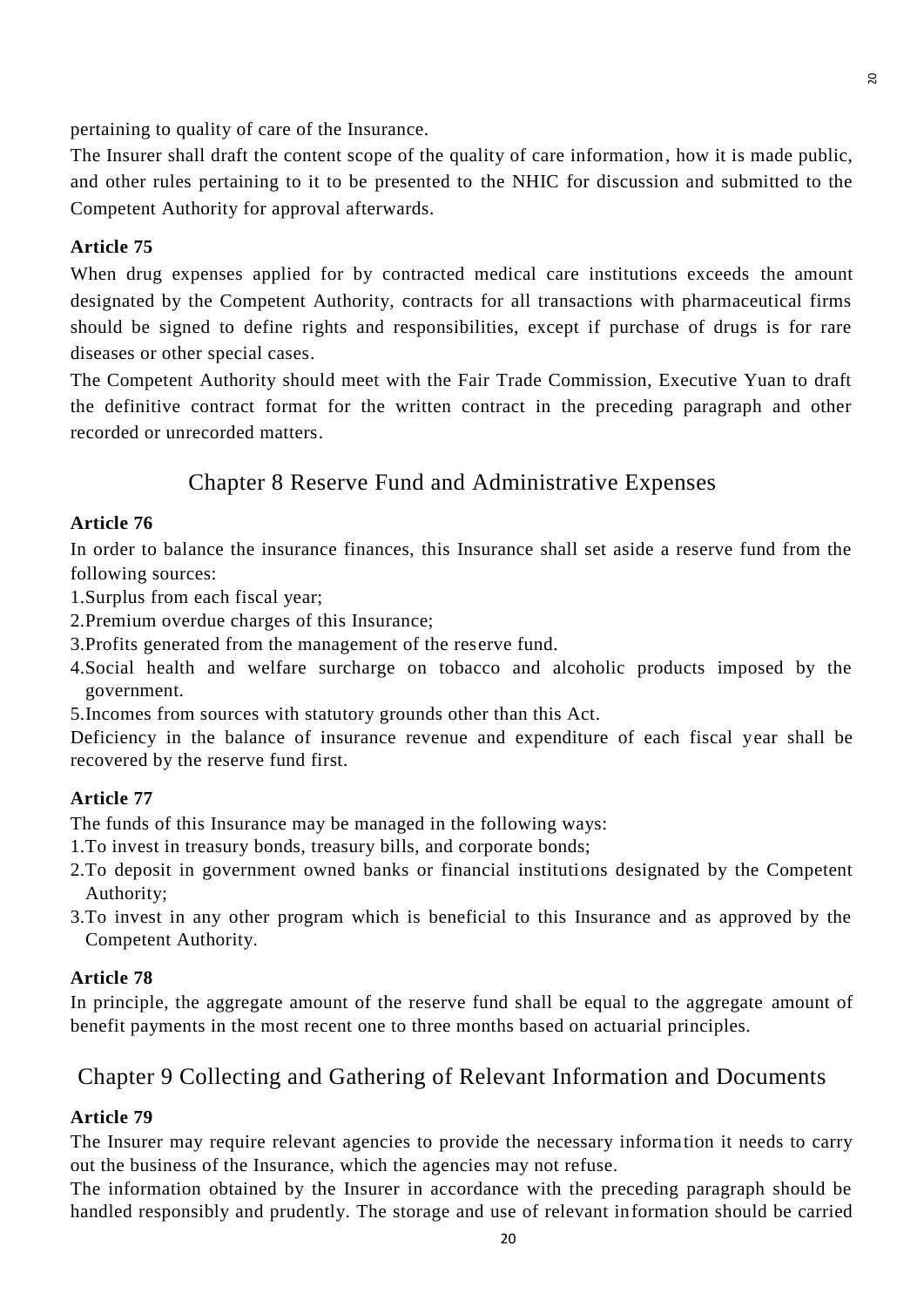out according to the Personal Information Protection Act.

### **Article 80**

The Competent Authority may, to review insurance disputes or for administrative reasons, ask the insured, the group insurance applicants, the premium withholders, and contracted medical care institutions to provide relevant documents, such as account records, receipts, medical history, diagnosis records, or cost of medical expenses, and other documents or relevant information. The beneficiaries, the group insurance applicants, premium withholders, and contracted medical care institutions shall not elude, reject, obstruct, or misrepresent, misreport or misstate.

The Competent Authority shall determine the scope, accessing procedure and rules for interviewing and inquiry pertaining to the relevant information in the preceding paragraph.

# Chapter 10 Penal Provisions

#### **Article 81**

The person who apply for reimbursements or claims medical expenses through improper conduct, or makes false certification, report, misrepresentation, shall be fined equivalent to two to twenty times the benefits or medical expenses received. If criminal offense is involved, he/she shall also be referred to the court. Any medical expenses so received by contracted medical care institutions may be deductible from the expenses claimed or receivable by it.

If a contracted medical institution behaves in the way mentioned by the preceding paragraph, the Insurer may announce the name of the institution, responsible medical personnel, or the name of the individual and the nature of the violation, depending on the severity of the situation.

### **Article 82**

The person who violates the provision of Article 68 shall return the amount received and shall be fined five times of the expenses received.

#### **Article 83**

When contracted medical care institutions violate Article 68 or act as described in Paragraph 1 Article 81, aside from the punishment provided for in Paragraph 1 Article 81, the Insurer must study the severity of the situation and decide whether to suspend the contract indefinitely or within a period of time.

### **Article 84**

If a group insurance applicant fails to carry out subscription to this Insurance pursuant to Article 15 for the insured or their dependents, it shall be punished with an amount equivalent to two to four times of the payable premiums in addition to the unpaid premium.

The preceding paragraph is not applicable if the failure is not attributable to the group insurance applicant.

If a group insurance applicant fails to pay the premiums for the insured and his/her dependents, and the premiums were paid by the insured, in addition to returning the premiums paid, the group insurance applicant shall be punished with an amount equivalent to two to four times of the payable premiums.

#### **Article 85**

If the premium withholder does not deduct supplementary premium from the Insured according to

 $\mathbf{r}$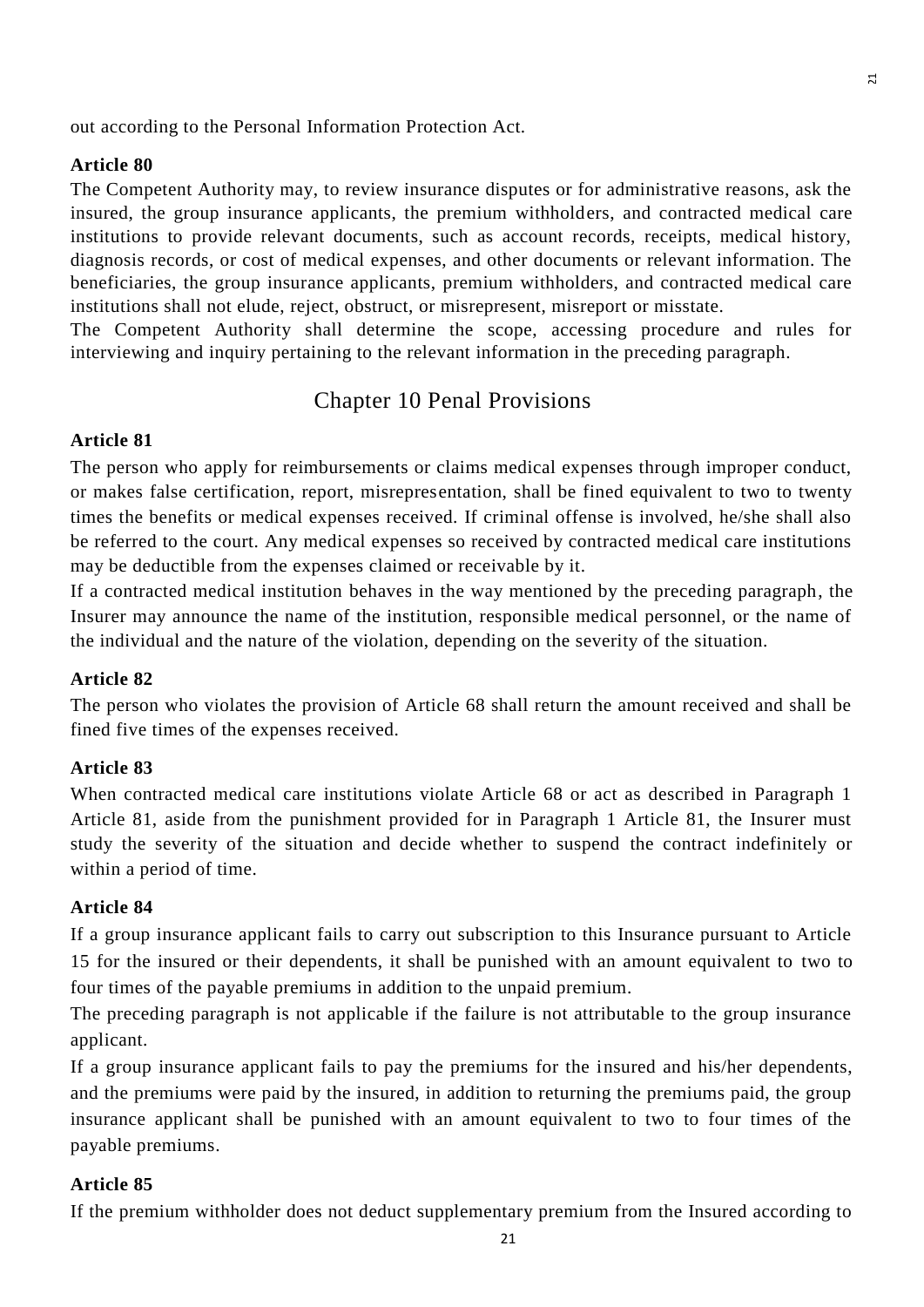Article 31, the Insurer shall impose a deadline for covering the payment as well as a fine that is double the deducted amount. Those who do not pay within the specified deadline will be fined three times the amount.

## **Article 86**

If the contracted hospital fails to attain the criteria and the specified ratio of the insurance ward to the aggregate number of hospital ward as provided in Article 67, it shall be fined no less th an ten thousand and no more than fifty thousand New Taiwan Dollars based on the inadequate number of beds, and shall be ordered to improve within a given period of time. The Insurer should make improvements within the specified time; the fine shall be continuously imposed for each violation if not improved within the time given.

#### **Article 87**

Contracted medical care institutions violating Paragraph 1 of Article 75 which have not signed contracts or have violated the rule set by the Competent Authority according to Paragraph 2 of Article 75 regarding what and what not to record shall be fined not less than twenty thousand and not more than one hundred thousand New Taiwan Dollars. Improvements should be made by the Insurer within the specified time; the fine shall be continuously imposed for each violation if not improved within the time given.

### **Article 88**

If a beneficiary subscribes to this Insurance in violation of the provision of Article 11, he/she shall be subject to a penalty of no less than three thousand and no more than fifteen thousand New Taiwan Dollars in addition to the payment of premium shortfall.

The payment of the premium shortfall described in the preceding paragraph is limited to those payable within the most recent five years.

#### **Article 89**

In any of the following cases, a fine in the amount of two to four times of the payment of different premium shall be imposed in addition to the payment of premium differential:

- 1.The insured payroll-related amount of the insured in Category 1 declared by the group insurance applicants for the insured is less than the regulated insured payroll-related amount;
- 2.The insured payroll-related amount of the insured in Categories 2, and 3 declared by the insured are less than the regulated insured payroll-related amount.

#### **Article 90**

Persons who violate the provisions of Article 70 or Paragraph 1 of Article 80 shall be subject to a fine of no less than twenty thousand and no more than one hundred thousand New Taiwan Dollars.

### **Article 91**

If a beneficiary who, in violation of the provision of this Act, has not subscribed to this Insurance, he or she shall be subject to a fine of no less than three thousand and no more than fifteen thousand New Taiwan Dollars and shall subscribe to this Insurance retroactively from the date on which the beneficiary is qualified for insurance. The benefits shall be suspended before the fines and premium are fully paid.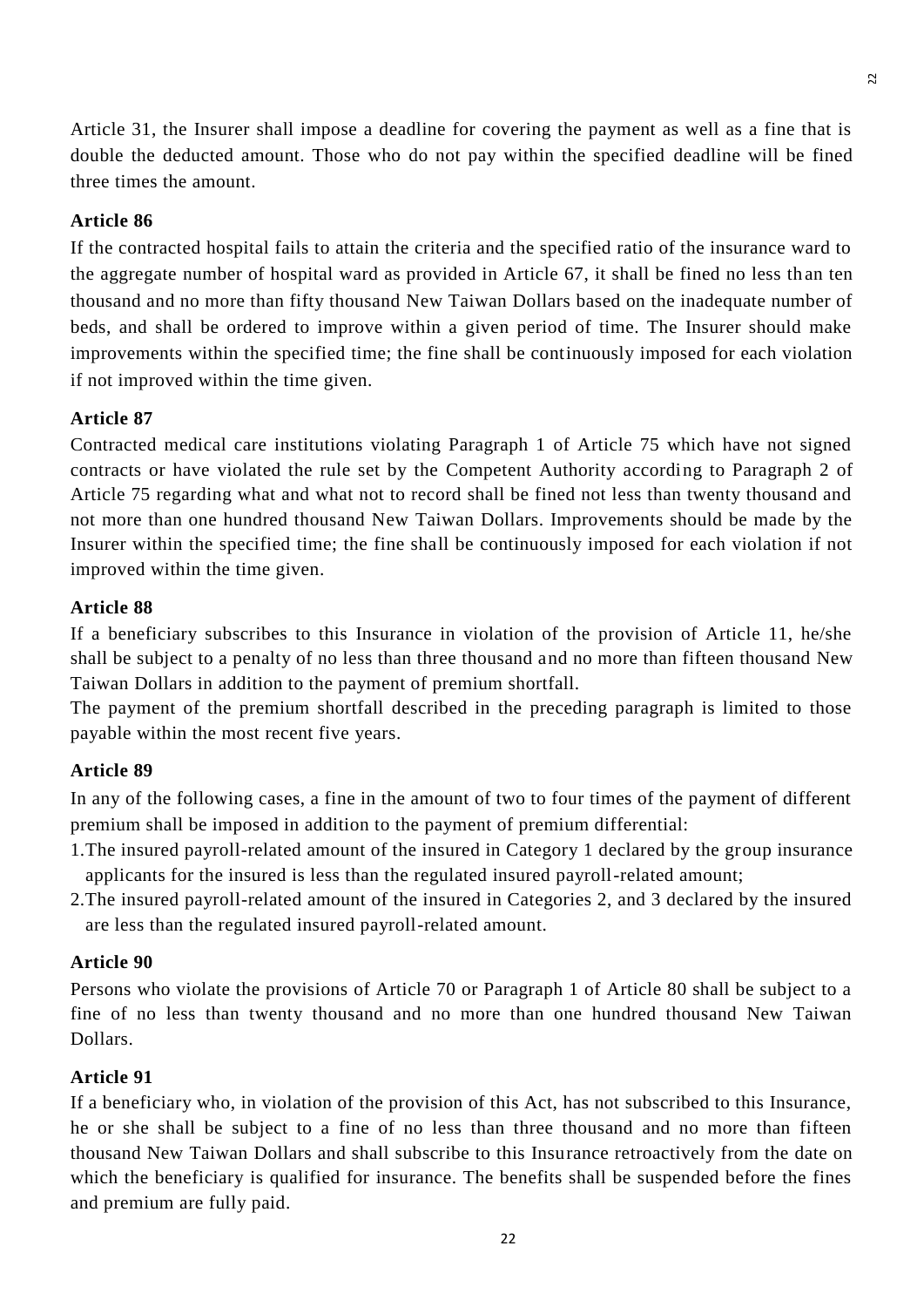## **Article 92**

The fines prescribed in this Act shall be imposed by the Insurer. Chapter 11 Supplementary Provisions

### **Article 93**

The Insurer may apply for provisional seizure of assets from the court and may be exempted from providing a guarantee to group insurance applicants, insured, or contracted medical care institutions, which owe the Insurance relevant payments, or are hiding or transferring assets or avoiding implementing matters.

#### **Article 94**

For those insured that are covered by the occupational injury insurance, the medical expenses incurred from the occupational injury contingency shall be paid by the occupational injury insurance.

The Insurer shall be tasked by the Insurer of the Labor Insurance to provide medical benefits for occupational injury insurance.

The Competent Authority shall determine the scope, payment compensation, and other relevant regulations of package and meets with central labor competent authority for approval.

#### **Article 95**

In case the third party is liable for the beneficiary due to tortuous accident covered by this Insurance, the Insurer of this Insurances may, after paying the medical benefits to the beneficiary, exercise the right of subrogation against the tortfeasors specifically addressed by the following subparagraphs:

- 1.In Motor Vehicle Traffic Accidents: the Insurer of motor vehicle's compulsory third party liability.
- 2.In Public Safety Accidents: the Insurer of compulsory third party liability.
- 3.In Significant Traffic Accidents other than Motor Vehicle Ones, the Public Nuisance Accidents, or the Food Poisoning Accidents: the Insurer of the compulsory third party liability insurance, or in case that the third-party tortfeasor is without insurances, the tortfeasor himself or herself.

The Competent Authority shall promulgate regulations governing scope, the method, the procedure, and any other matters related to the exercise of that right with respect to the accidents provided by subparagraph 3 of the preceding paragraph.

### **Article 96**

The revenues and expenditures of this Insurance shall be administered by the Insurer as Operation Fund in the annual fiscal budget.

#### **Article 97**

All account records, receipts and revenue and expenditure under this Insurance shall be exempted from taxation.

#### **Article 98**

The overdue charge, the temporary suspension of benefits, or the fines provided in Articles 35, 37, Paragraph 2 of Article 50, and Article 91 are not applicable to insured qualified as being in financial difficulty.

#### **Article 99**